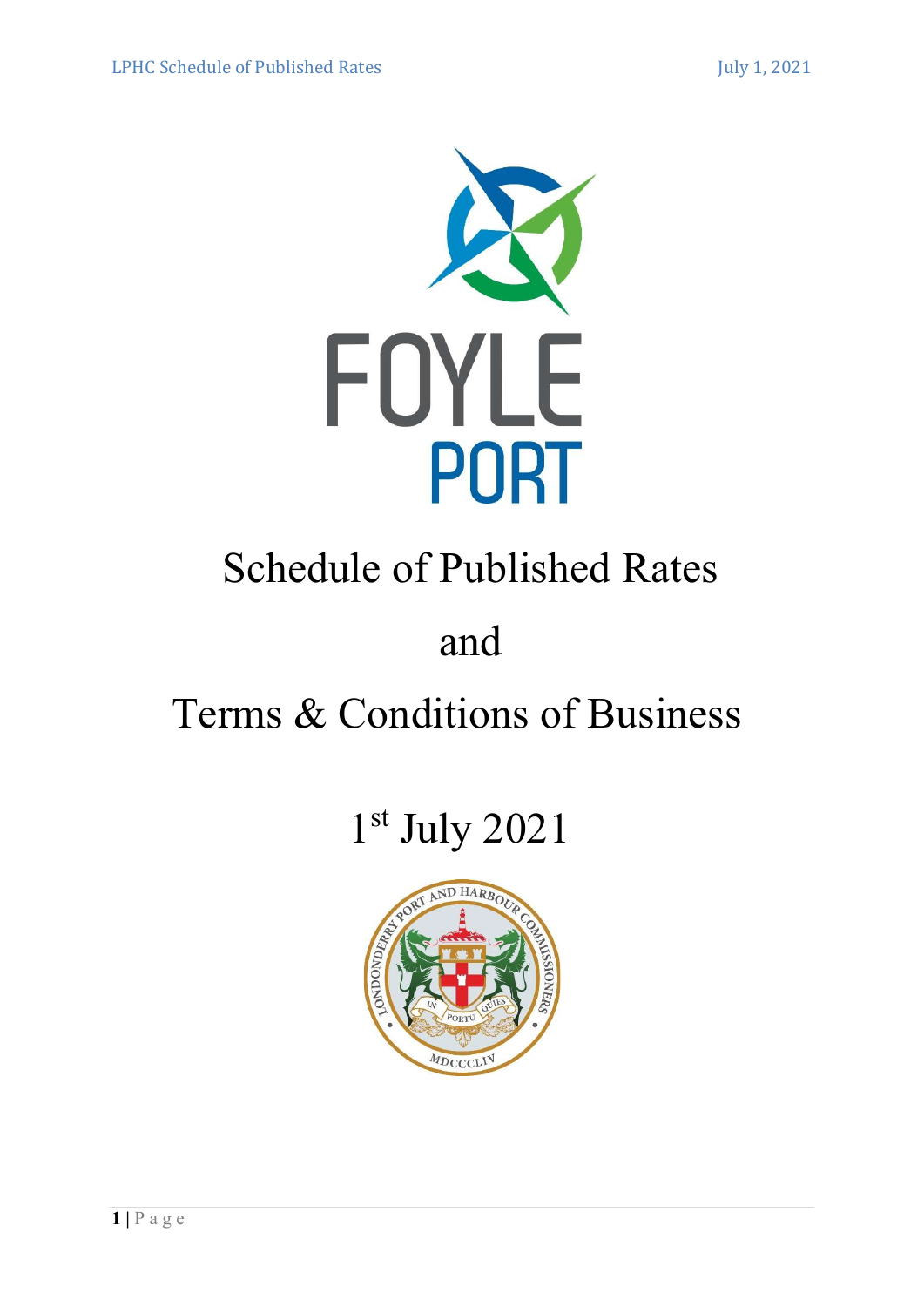# LPHC Schedule of Published Rates July 1, 2021

| <b>Contents</b> |                                                | Page           |
|-----------------|------------------------------------------------|----------------|
| 1.0             | Charges on Ships                               | $\overline{3}$ |
| 2.0             | Charges for the Use of Cranes                  | 4              |
| 3.0             | <b>Charges on Goods</b>                        | 6              |
| 4.0             | Weighbridge Rates                              | 8              |
| 5.0             | Quayage                                        | 9              |
| 6.0             | Storage of Goods                               | 9              |
| 7.0             | Charges for the Supply of Fresh Water          | 10             |
| 8.0             | Charges for the Supply of Hoppers              | 10             |
| 9.0             | <b>Waste Management Charge</b>                 | 11             |
| 10.0            | <b>Customs Clearance Administration Charge</b> | 11             |
| <b>11.0</b>     | Towage Charges and Conditions                  | 12             |
| <b>12.0</b>     | Charges for Pilot Boarding and Landing         | 13             |
| 13.0            | <b>Charges for Licenced Boatmen</b>            | 14             |
| <b>14.0</b>     | <b>Charges for Pilotage</b>                    | 15             |
| <b>15.0</b>     | <b>Security Charges</b>                        | 17             |
| <b>16.0</b>     | <b>LPHC Standard Terms and Conditions</b>      | 18             |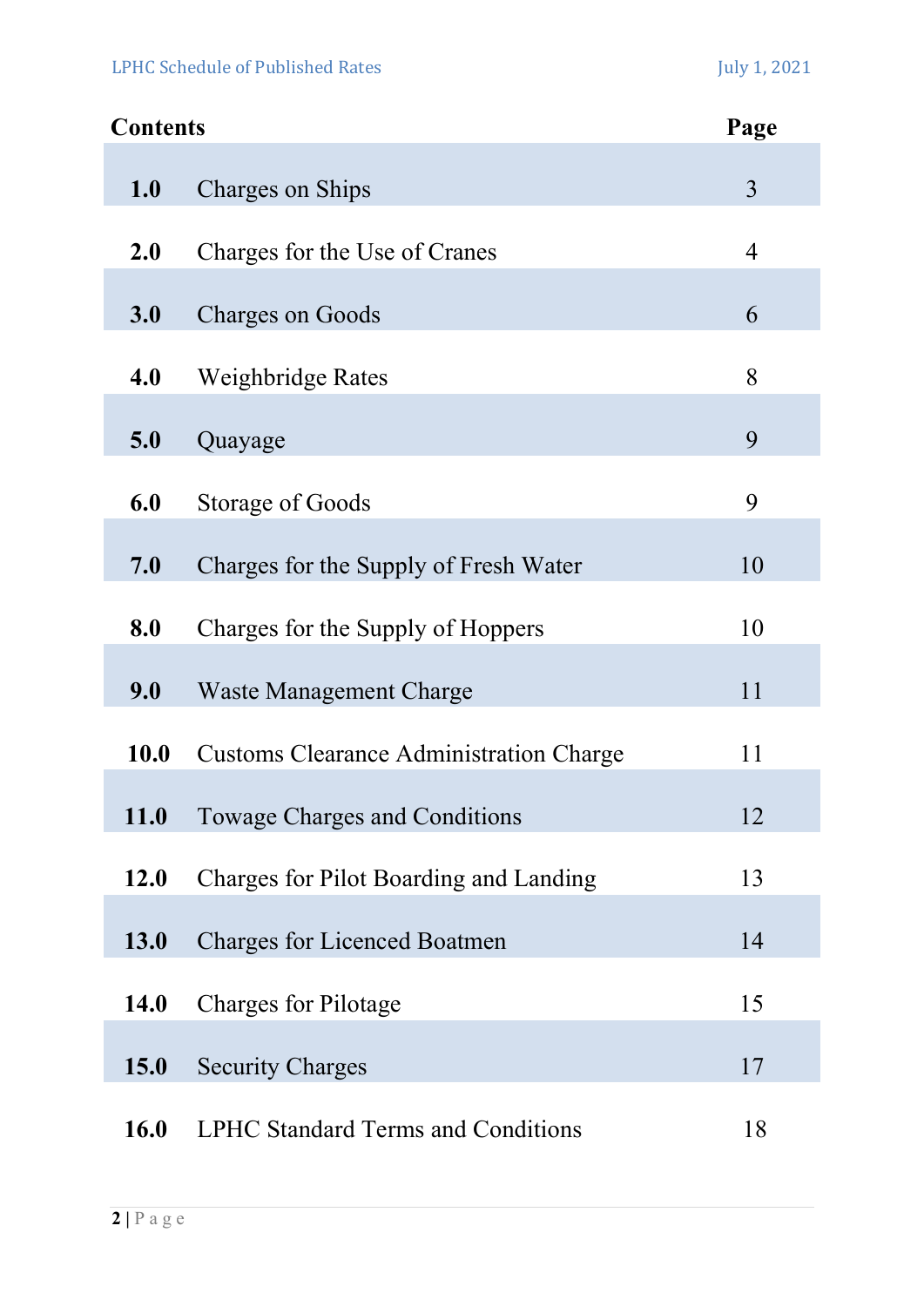# 1.0 Charges on Ships

| 1.1 | Ships Dues for vessels using the Port | Per Gross Ton |
|-----|---------------------------------------|---------------|
|     | Vessels from 0 to $5,000$ GRT         | 0.93p         |
|     | Vessels between 5,001 and 10,000 GRT  | 0.95p         |
|     | Vessels over 10,000 GRT               | 0.97p         |
|     |                                       |               |

1.2 Cruise Vessels POA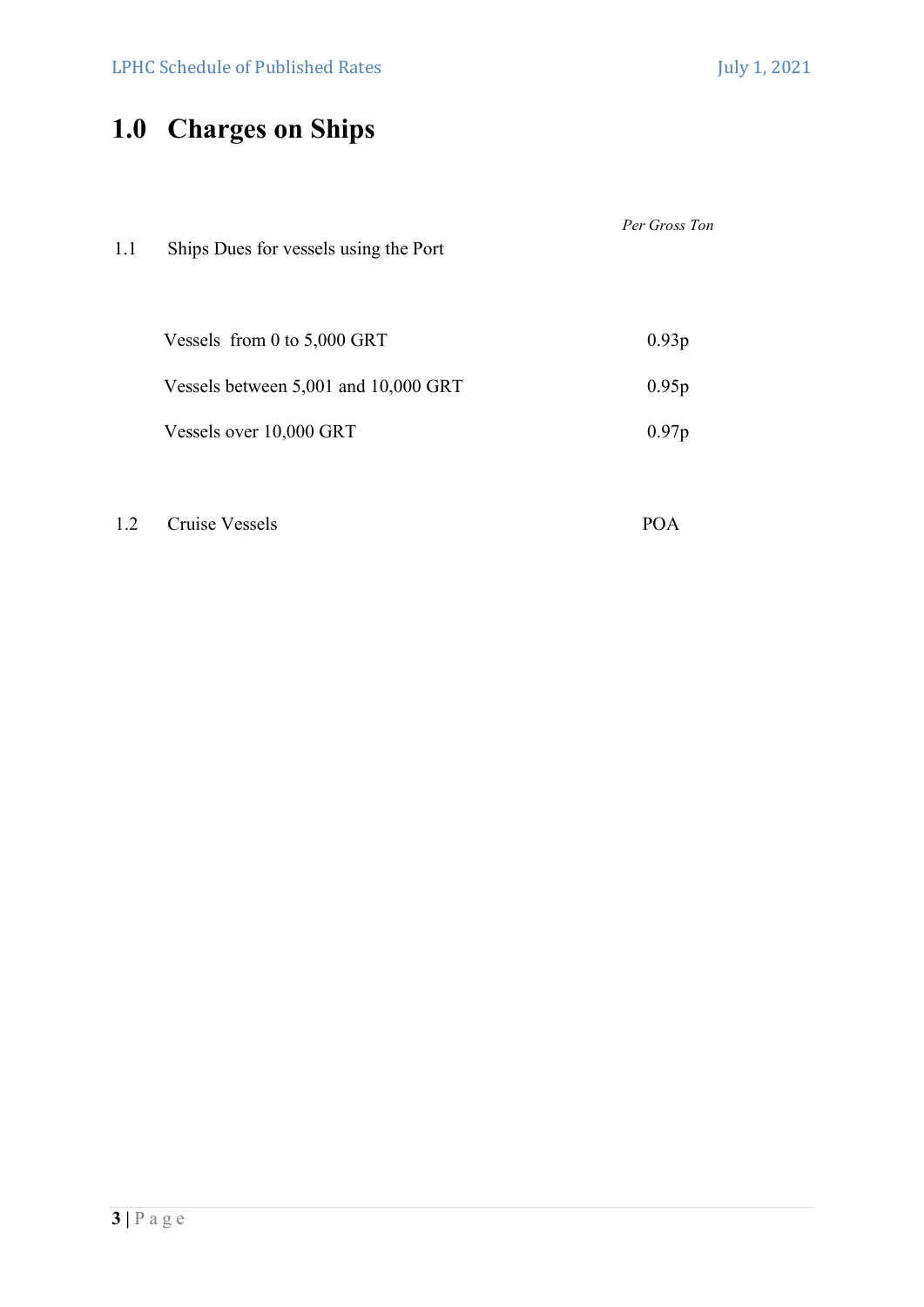# 2.0 Charges for the Use of Cranes

# MOBILE GRAB CRANES

| For the loading or discharge of all Bulk Goods using<br>one crane (Per Tonne)    | £1.63   |
|----------------------------------------------------------------------------------|---------|
| When two cranes are in use (Per Tonne)                                           | £1.68   |
| When three cranes are in use (Per Tonne)                                         | £1.85   |
| When four cranes are in use (Per Tonne)                                          | £1.90   |
| For the loading or discharge of Break Bulk per crane<br>per hour.                | £158.42 |
| For the loading or discharging of Plywood (Per Cubic<br>Metre)                   | £6.01   |
| <b>WIND TURBINES</b>                                                             |         |
| For lifts up to and including 40 tonnes (per crane per<br>hour or part thereof). | £191.16 |
| For lifts exceeding 40 tonnes (per lift), regardless of<br>1 or 2 cranes.        | £512.50 |

Minimum Charge for each Crane - 4 hours

# NOTES:-

### (I) Vessels with 4,000dwt or Less

Above rates do not apply to Vessels of 4,000dwt or less requiring two cranes. Price is available on request.

### (II) Heavy lifts & Abnormal Loads

For lifts outside the scope of the above Schedule please apply to the Harbour Master for price on application.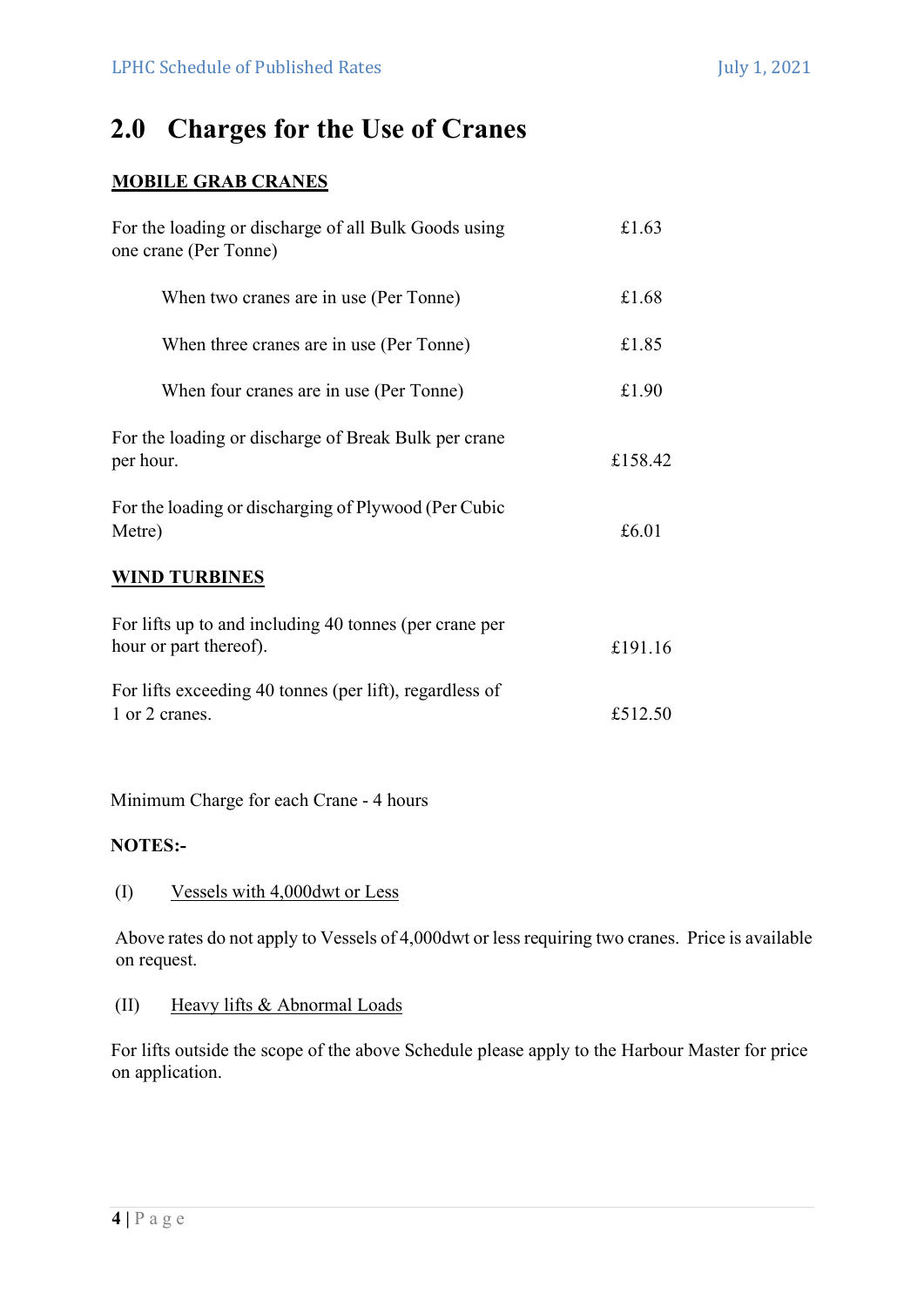# (III) Overtime

Charges on application from the Harbour Master.

# (IV)

The maximum weight, which may be lifted by each Crane, is indicated thereon, and under no circumstances whatsoever is the Crane to be used for a greater weight.

### (V) Cancellation

A crane booked and subsequently cancelled at short notice or not used a fee of £87.22 will be charged per crane.

### (VI) Late Booking

Any crane booked after 1530 hrs Monday to Friday will incur a late booking fee of £87.22 per crane.

### BOAT LIFTS – SUBJECT TO AVAILABILITY Lift in and out:

| For lifts up to and including 10<br>tonnes | £331.00   |
|--------------------------------------------|-----------|
| For lifts 11 to 20 tonnes                  | £528.00   |
| For lifts 21 to 35 tonnes                  | £745.00   |
| For lifts 36 tonne and over                | £1,325.00 |
| Tandem lifts                               | £2,651.00 |

Londonderry Port and Harbour Commissioners will not be responsible for any claims attributable to the non-availability at the time required of any crane, grab, hopper or any associated equipment from whatever cause arising or attributable to the failure of any crane, grab, hopper or any associated equipment.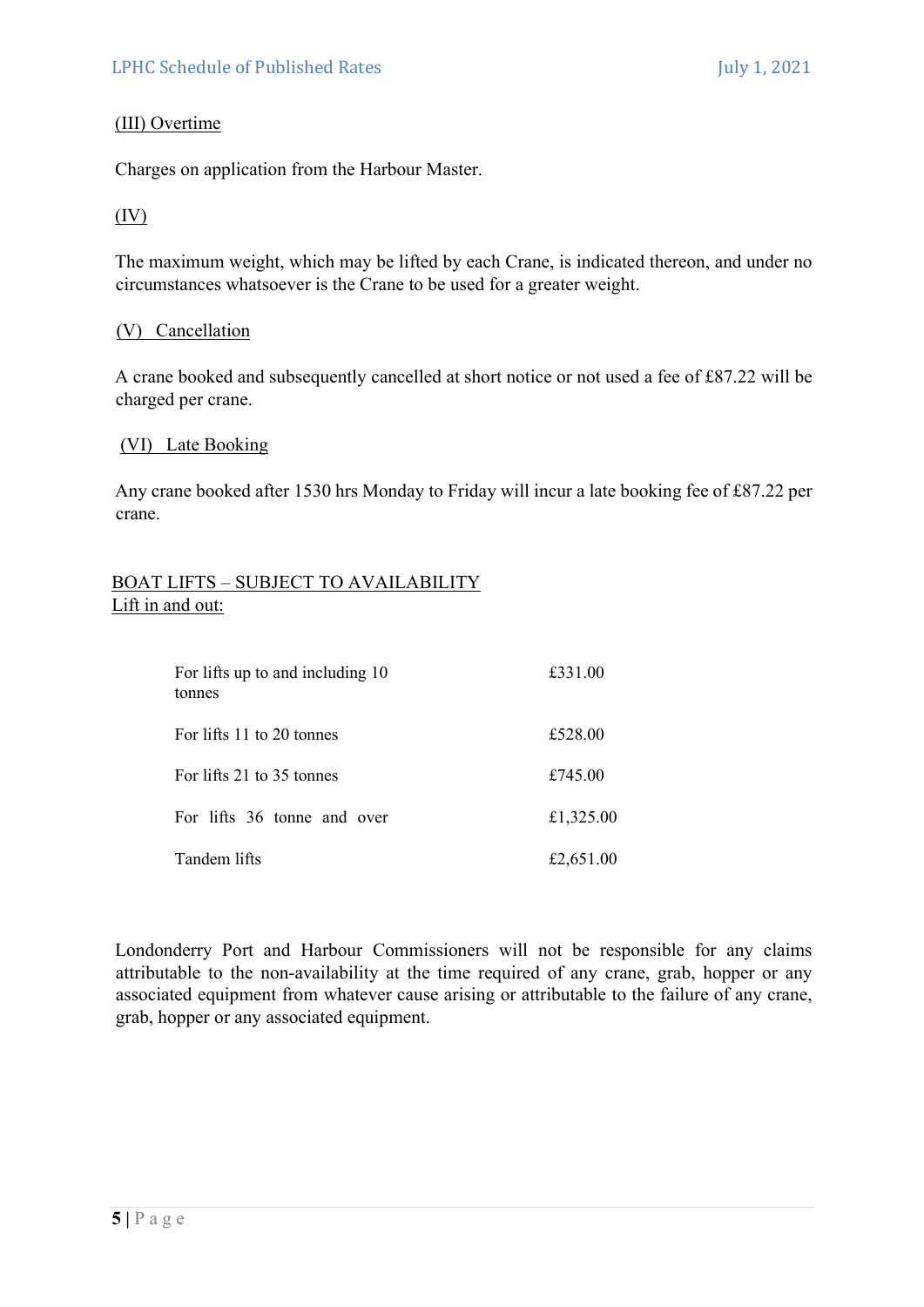# 3.0 Charges on Goods

| <b>Article</b>                             | <b>Rates</b><br>per<br>Metric<br><b>Tonne</b><br>$\mathbf f$ |
|--------------------------------------------|--------------------------------------------------------------|
| Acrylonitrile                              | 1.76                                                         |
| Cement                                     | 0.92                                                         |
| Coal, Coke, Anthracite, Patent Fuel        | 0.92                                                         |
| Clinker Ash                                | 2.13                                                         |
| Fertiliser - or constituent parts          | 1.28                                                         |
| Fish - Pelagic<br>White Fish<br>Shell Fish | 2.21<br>$2.21$ per box<br>2.59                               |
| Fruit, Fresh                               | 2.52                                                         |
| Fuel Oil                                   | 1.68                                                         |
| Gas Oils                                   | 1.18                                                         |
| Grain                                      | 0.92                                                         |
| Motor Spirit                               | 2.11                                                         |
| Naphtha                                    | 2.14                                                         |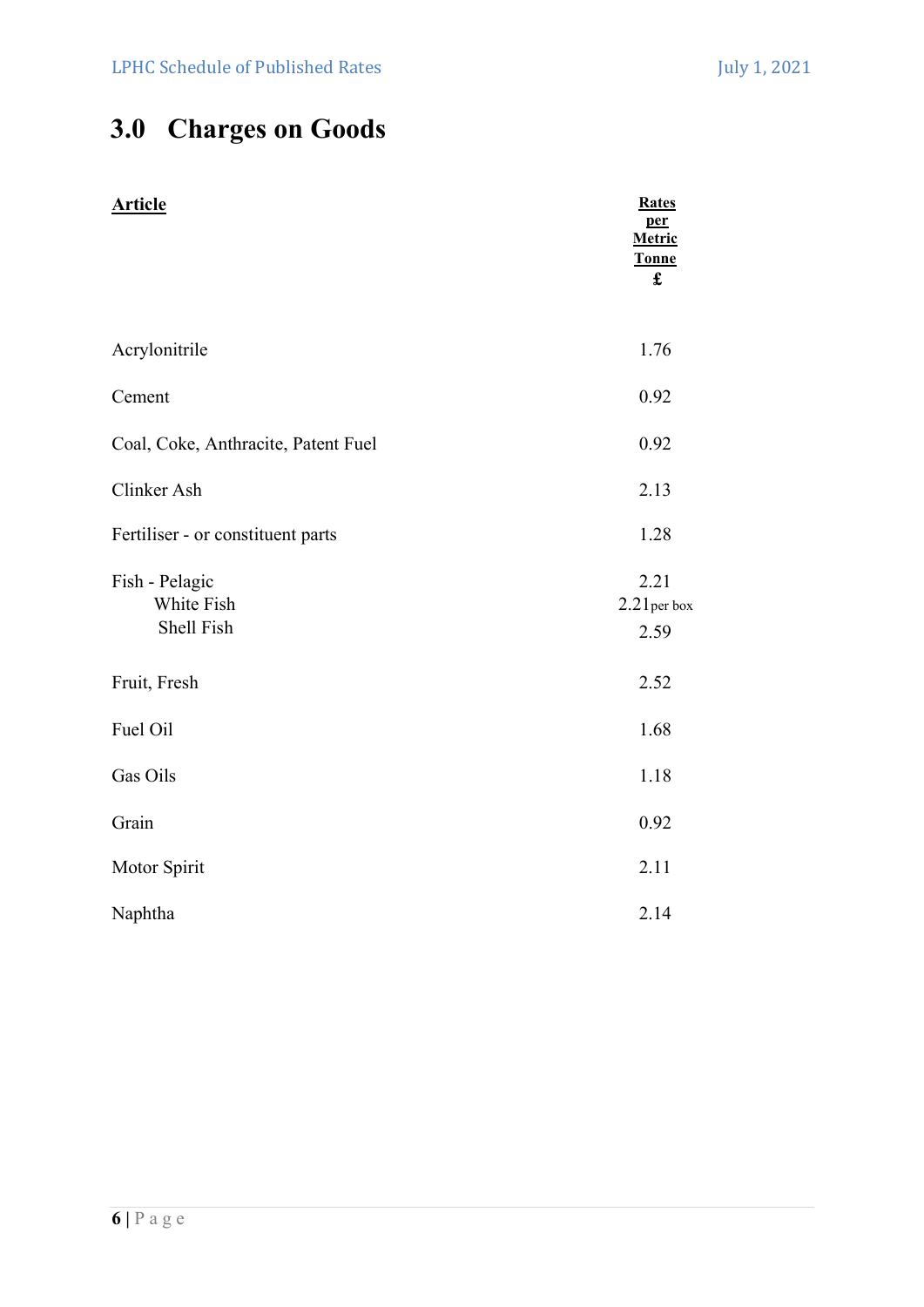| <b>Article</b>         | <b>Rates</b><br>per<br>Metric<br><b>Tonne</b><br>£ |
|------------------------|----------------------------------------------------|
| Potatoes               | 1.36                                               |
| <b>Quarry Stones</b>   | 0.67                                               |
| Scrap Iron and Steel   | 0.95                                               |
| Wood-                  |                                                    |
| Timber                 | 1.57                                               |
| Logs                   | 0.92                                               |
| Salt - Rocksalt        | 0.82                                               |
| <b>Waste Bales</b>     | 7.19                                               |
| <b>Wind Generators</b> | 5.05                                               |
| Machinery              |                                                    |
| Heavy Lifts and        |                                                    |
| Abnormal Load          |                                                    |

# Charges on Goods

| For the supply of Sand $0 - 2,000$ tonnes | £3.60 plus vat<br>per tonne -<br>per annum |
|-------------------------------------------|--------------------------------------------|
| For the supply of Sand $> 2,000$ tonnes   | £2.56 plus vat<br>per tonne -<br>per annum |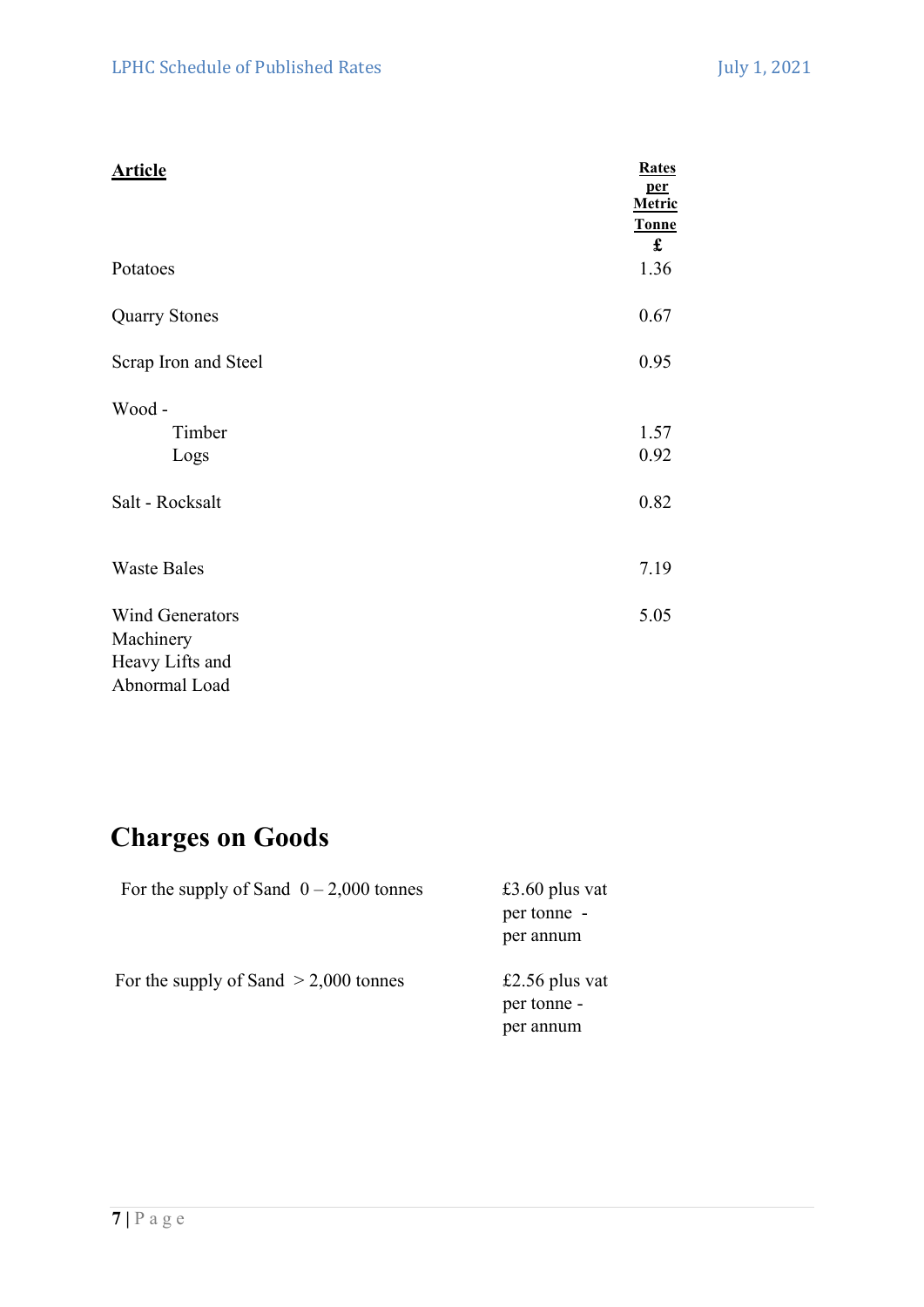# 4.0 Weighbridge Rates

# 60 TONNES MOTOR LORRY WEIGHBRIDGE :-

| Charge (per load) | £2.52              |
|-------------------|--------------------|
| Duplicate Tickets | £2.39 each         |
| Non Port User     | £65.20<br>Per load |

Goods loaded on a Motor Lorry with Trailer attached as one load.

# **OVERTIME**

If a Harbour Operative is required to work outside normal hours or on Saturdays, Sundays and General Holidays a charge similar to Cranage Overtime will be made in addition to the above Rate.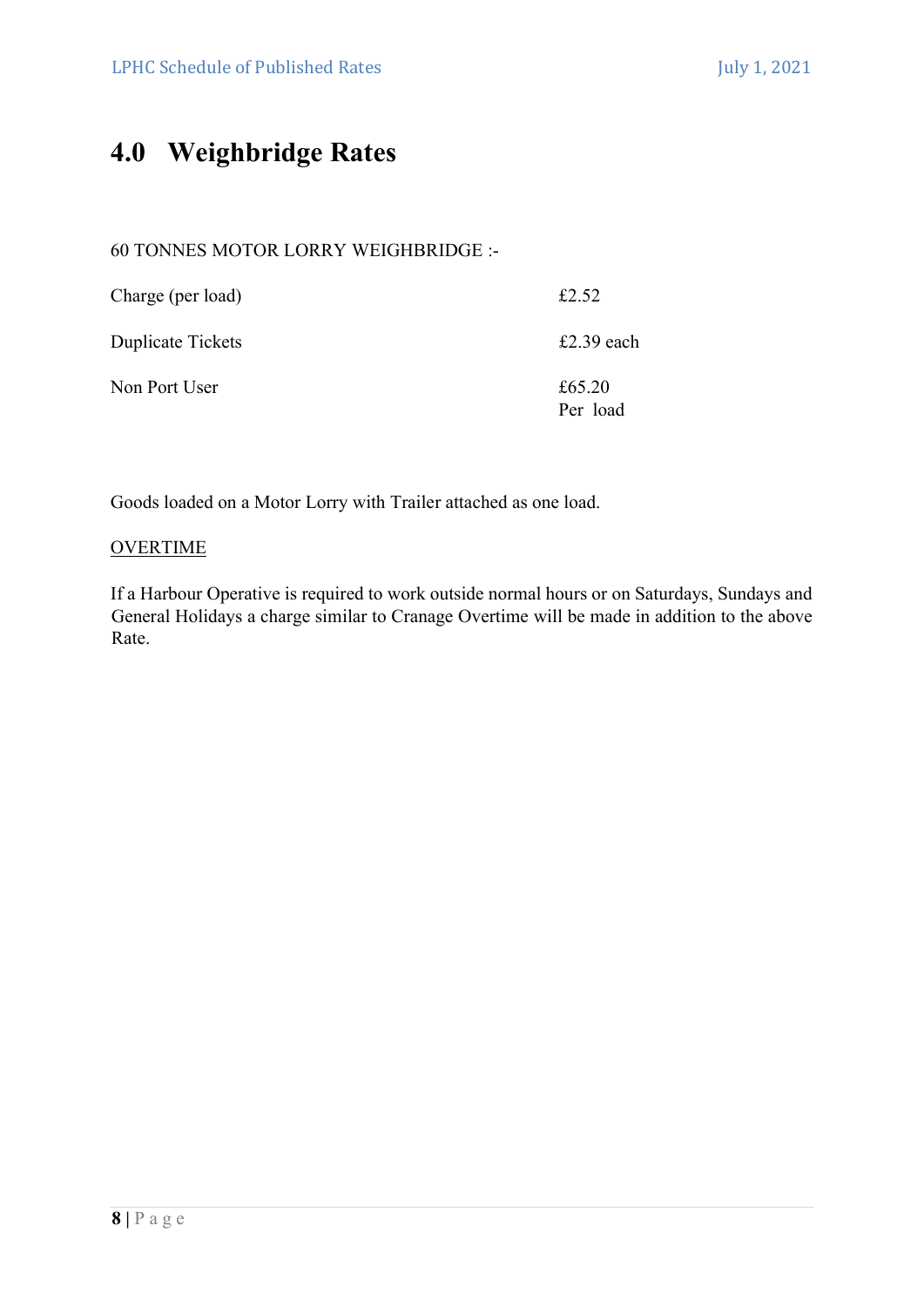# 5.0 Quayage

Every Vessel, using the Quays or other works of the Commissioners for a longer period than that which is necessary to complete its discharge will only do so with the express permission of the Harbour Authority.

# QUAYAGE CHARGES

Every Vessel, Fishing Vessel, Yacht and other privately owned Craft shall be charged with Quayage as follows:-

For each day or part thereof that a berth is occupied in  $£190.38$ the Harbour

Fishing vessels and other privately owned Small Craft shall not occupy a berth for a continuous period exceeding 4 days. At the expiration of 4 days the berth shall be vacated and shall not be re-occupied except with the express permission of the Harbour Authority.

# 6.0 Charges on all Goods stored in Transit Sheds and on Open Quays

ALL SHEDS AND OPEN STORAGE - by agreement and at the discretion of the Harbour Authority.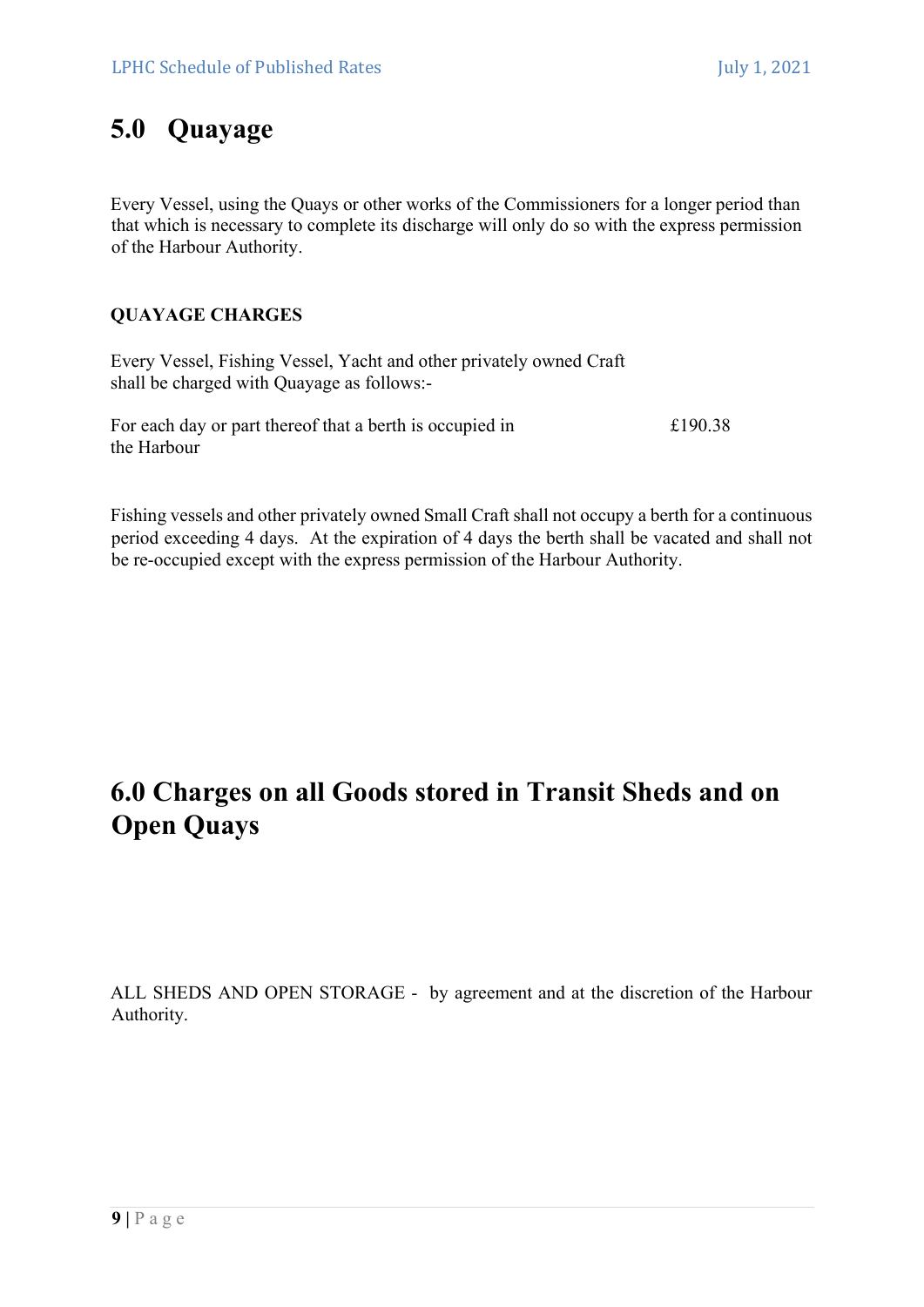# 7.0 Charges for the Supply of Fresh Water

| Connection of Fresh Water Supply: | £108.26 |
|-----------------------------------|---------|
| Supply of Fresh Water (per MT):   | £3.25   |

# 8.0 Charges for the Supply of Hoppers

For the supply of Hoppers to facilitate

the discharge of Coal and other Bulk Materials

the following charge will be made:  $£80.16$  per Hopper

per Day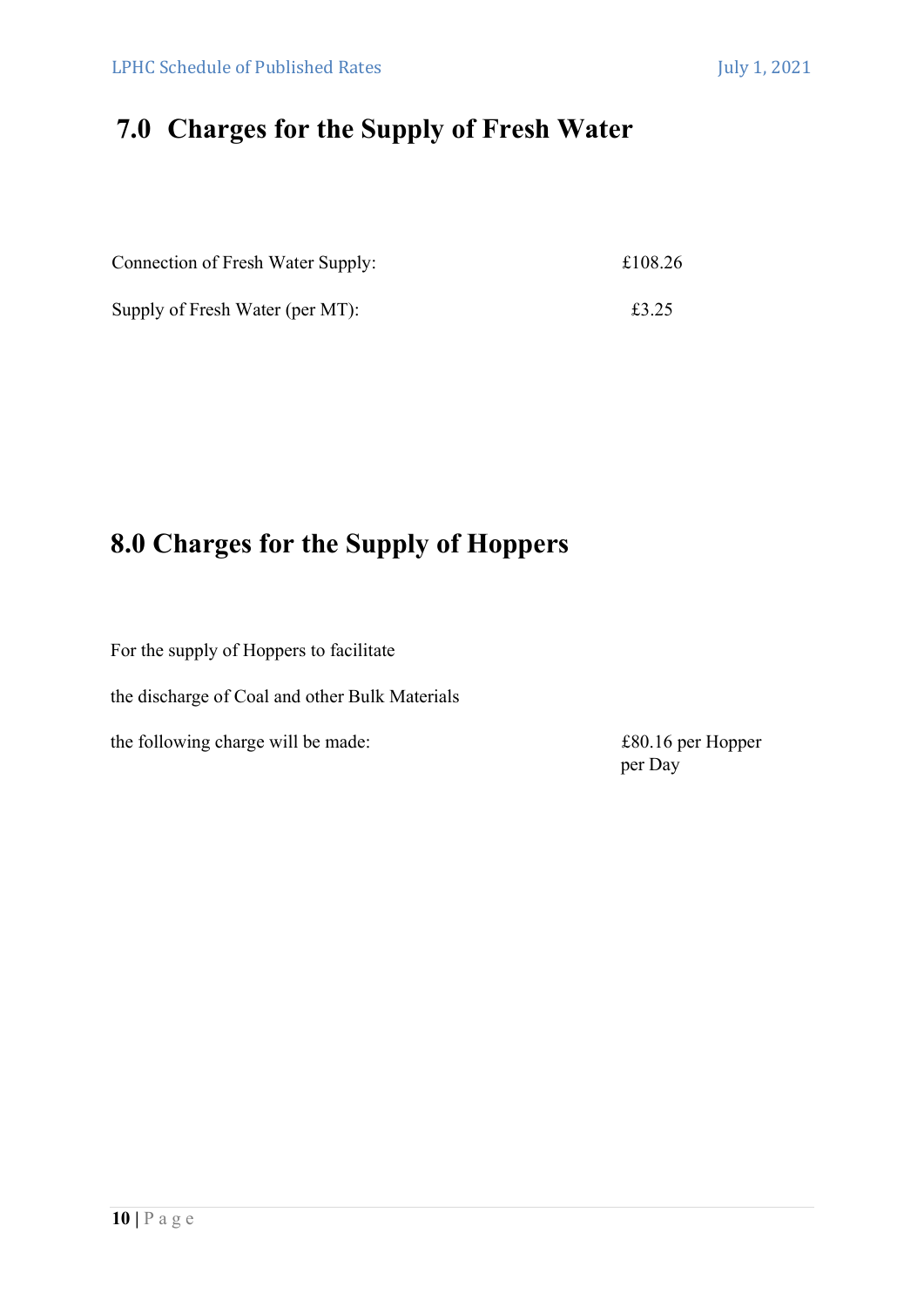# 9.0 Waste Management Charge

**Rate** 

All ships will incur a charge for  $£0.07$  per waste reception facilities provided at the Gross Tonne Port.

Removal and disposal of any waste/dunnage left on port premises/storage sites will be charged at cost plus 10%.

# 10.0 Customs Clearance Administration Charge

All Ships berthing at Lisahally Terminal  $£0.03$  per

**Rate** 

Gross Tonne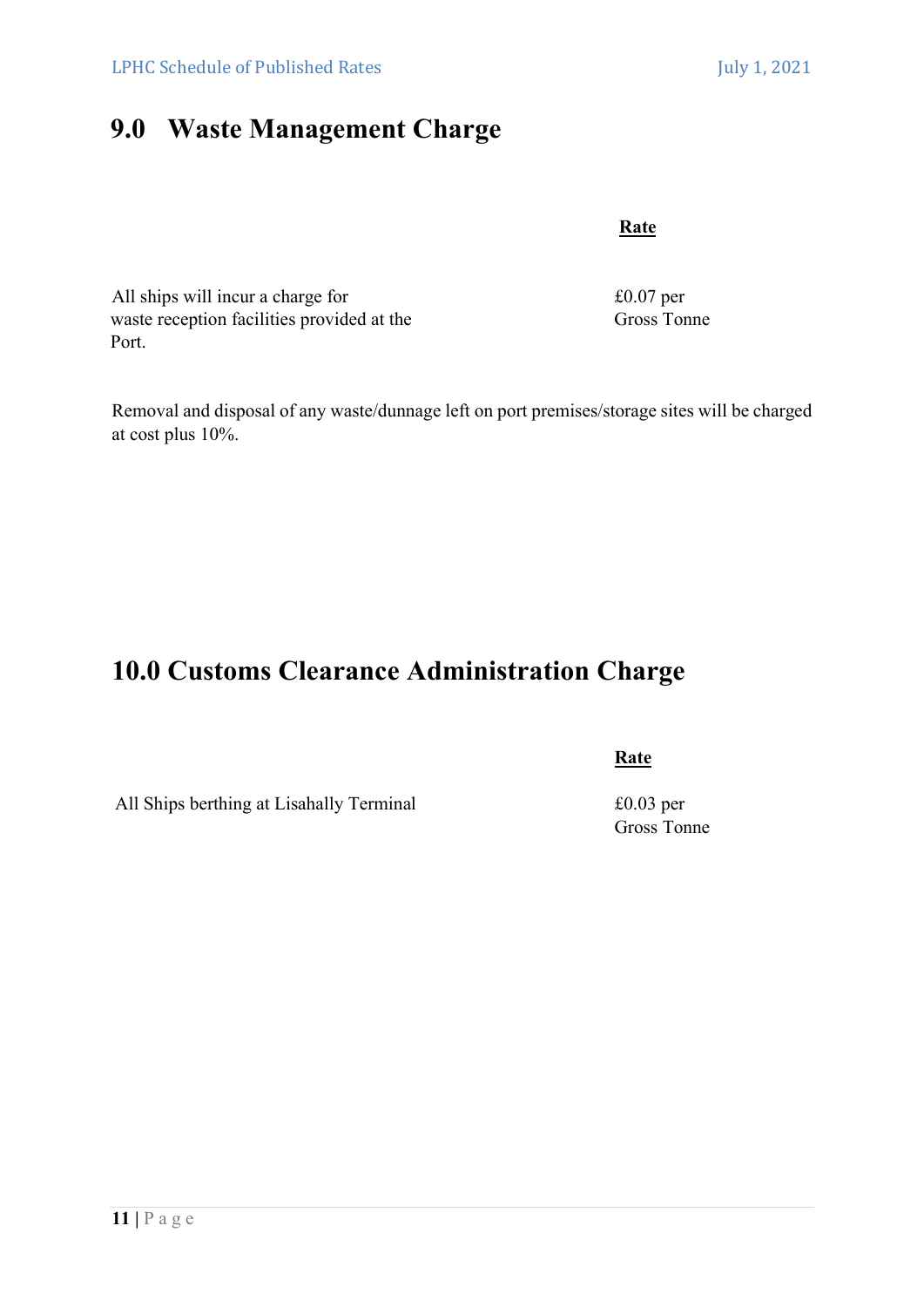# 11.0 Towage Charges and Conditions

These rates shall apply to Vessels requiring the use of tugs within the port limits.

# DAILY ORDERS

All Orders must be received by 1630 hours Monday to Thursday, inclusive, and by 1530 hours on Friday.

# ALL VESSELS

Assisting in by Shrove - £5,511.

Any other movement, i.e. Turning etc. between Arrival and Leaving £3,157 during normal working hours.

Assisting Out - £5,511.

If second Tug is required on vessels inward and one tug out Total towage charge will be - £15,789.

Orders for work in overtime hours must be given by 1630 hours Monday to Thursday.

Late Tug Callout fee of £958 will be applied outside office hours.

Cancellation Fee of £958 if Tug is not employed.

# All business is carried out subject to availability and under the United Kingdom Standard Conditions for Towage and Other Services (revised 1986).

A bunker surcharge of 2% of tariff will apply when bunkers prices rise above £669 per tonne.

The bunker surcharge will be reviewed each month and will be altered depending on current fuel prices.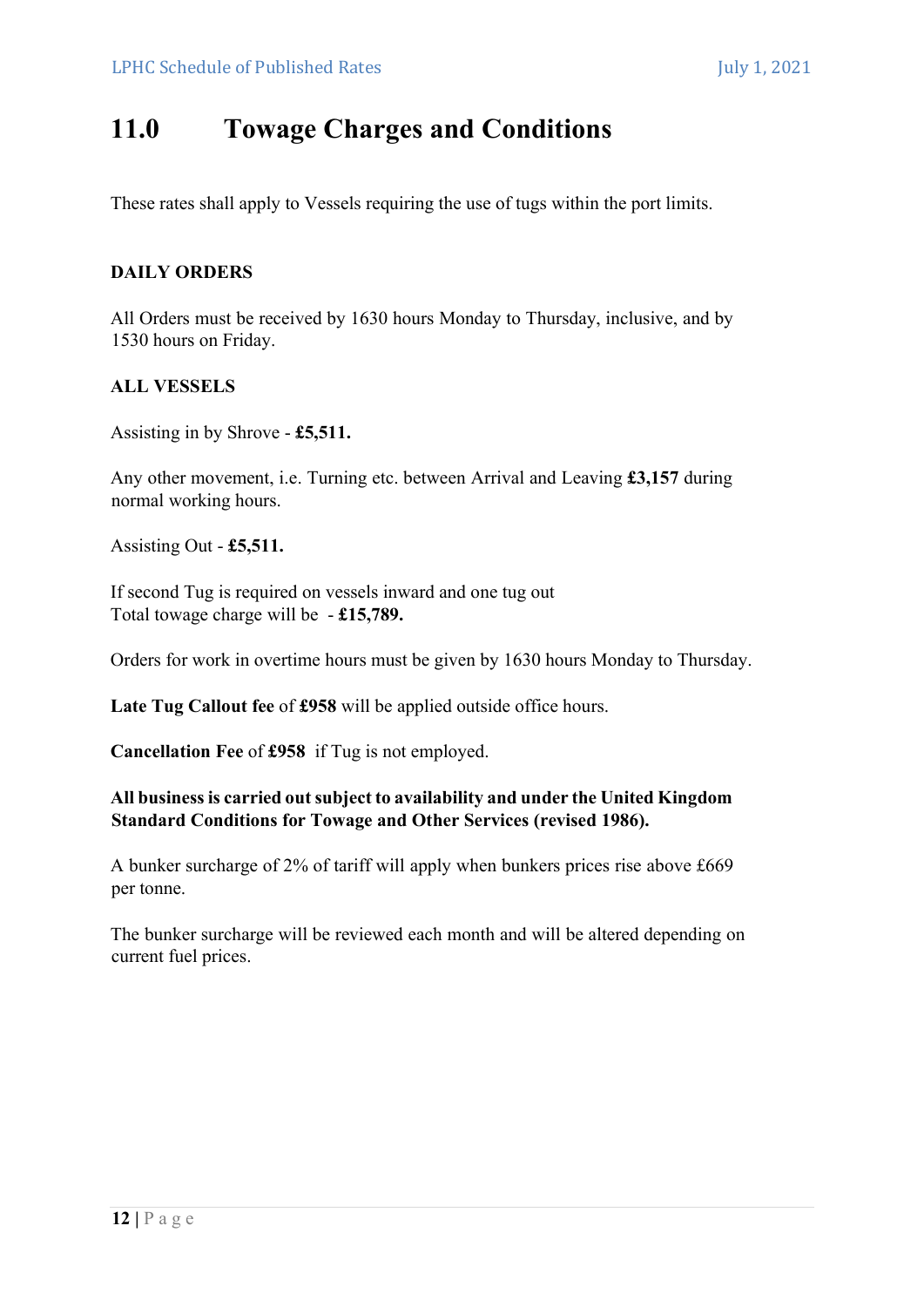# 12.0 Charges for Pilot Boarding and Landing

| <b>Boarding and Landing Inwards and Outwards</b>  | <b>Inside</b><br>Port<br>Limits |  |
|---------------------------------------------------|---------------------------------|--|
|                                                   | £                               |  |
| Under 250 tons Gross Registered                   | 114.75                          |  |
| 250 tons and under 2500 tons Gross Registered     | 131.64                          |  |
| 2500 tons and under 5,000 tons Gross Registered   | 168.34                          |  |
| 5,000 tons and under 10,000 tons Gross Registered | 204.03                          |  |
| 10,000 tons and above                             | 237.99                          |  |

Outside Limits Double Rates

A Pilots' National Pension Fund levy of 15% will apply to all Pilot Boarding & Landing Charges.

The rates above also apply to hire of the Pilot Boat for any other purpose.

Permission must be granted by the Harbour Master prior to hiring of the Pilot Boat.

A bunker surcharge of 2% of tariff will apply when bunkers prices rise above £669 per tonne.

The bunker surcharge will be reviewed each month and will be altered depending on current fuel prices.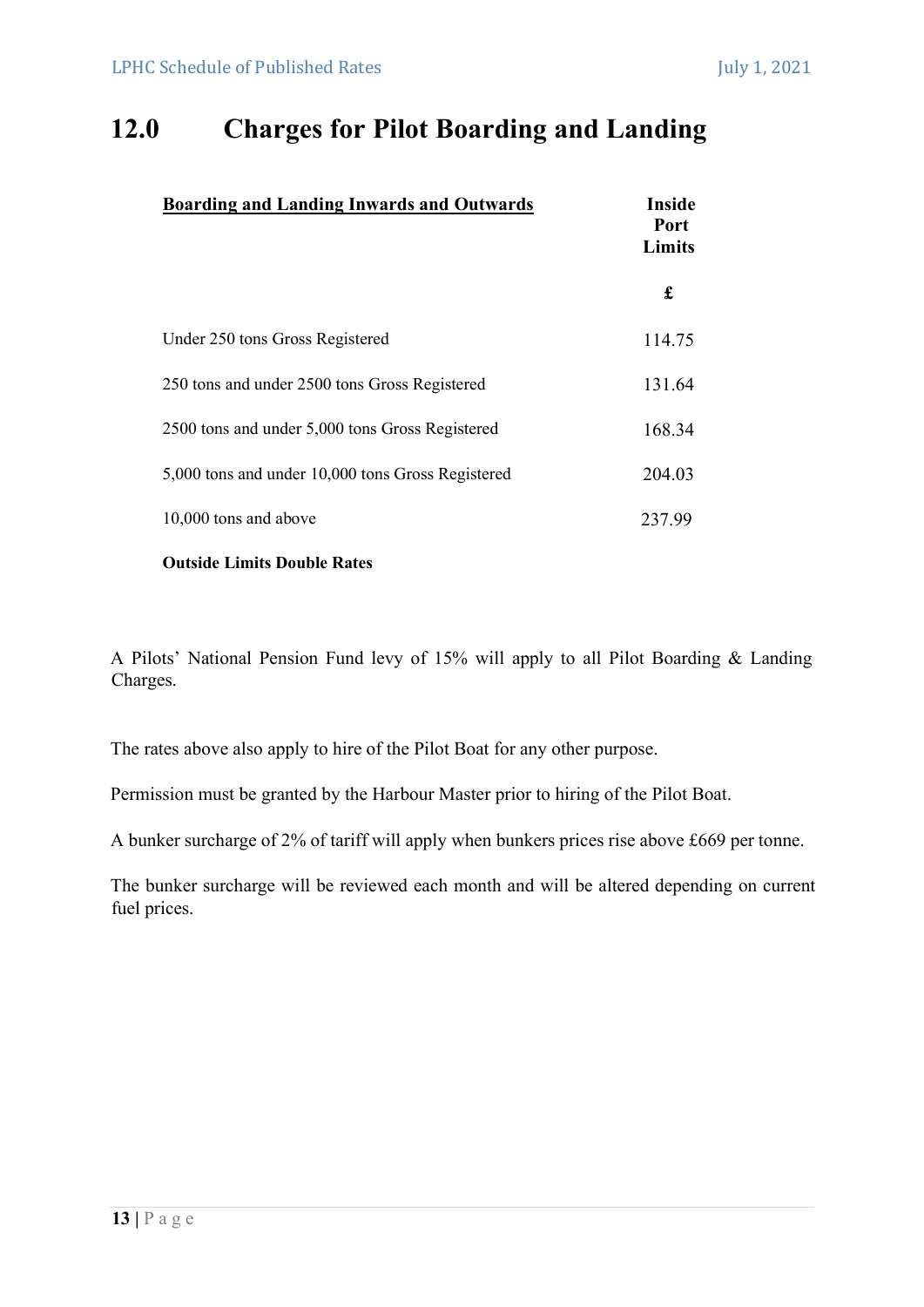# 13.0 Charges for Licenced Boatmen

Byelaws with respect to the Licensing and Employment of Boatmen and the Licensing and use of Boats within the limits of the Port.

Scale of Charges authorised by the Londonderry Port & Harbour Commissioners to be levied by Licenced Boatmen from 1st July 2021, until further notice.

For running the ropes of Vessels, mooring and unmooring or shifting between the hours 8am to 5pm Monday to Friday:-

# ALL VESSELS

| Not exceeding 300 tons Gross Register                            | £26.00 |
|------------------------------------------------------------------|--------|
| Exceeding 300 tons and not exceeding 500 tons Gross Register     | £33.60 |
| Exceeding 500 tons and not exceeding 1,000 tons Gross Register   | £42.20 |
| Exceeding 1,000 tons and not exceeding 1,500 tons Gross Register | £52.20 |
| Exceeding 1,500 tons and not exceeding 2,000 tons Gross Register | £60.80 |
| Exceeding 2,000 tons and not exceeding 3,000 tons Gross Register | £69.50 |
| Exceeding 3,000 tons and not exceeding 4,000 tons Gross Register | £76.90 |
| Exceeding 4,000 tons and not exceeding 5,000 tons Gross Register | £85.70 |
| Exceeding 5,000 tons and not exceeding 6,000 tons Gross Register | £94.30 |
| Exceeding 6,000 tons Gross Register:-                            |        |
| for every additional 1,000 tons Gross Register or part thereof   | £9.90  |

Between the hours 5 pm to 8 am Monday to Friday and from 5 pm Friday to 8 am Monday and on all Bank and Public Holidays a surcharge of £14.80 per movement will be charged in addition to the above rates.

Oil Jetties & Dolphins, Londonderry, two-thirds movement rate extra.

All vessels over 10,000 GRT will be charged one-third rate extra

Cancellation at half movement rate.

Rates for use of Motor Boats £44.50 for first 2 hours £44.50 for each hour or part thereof after the first 2 hours.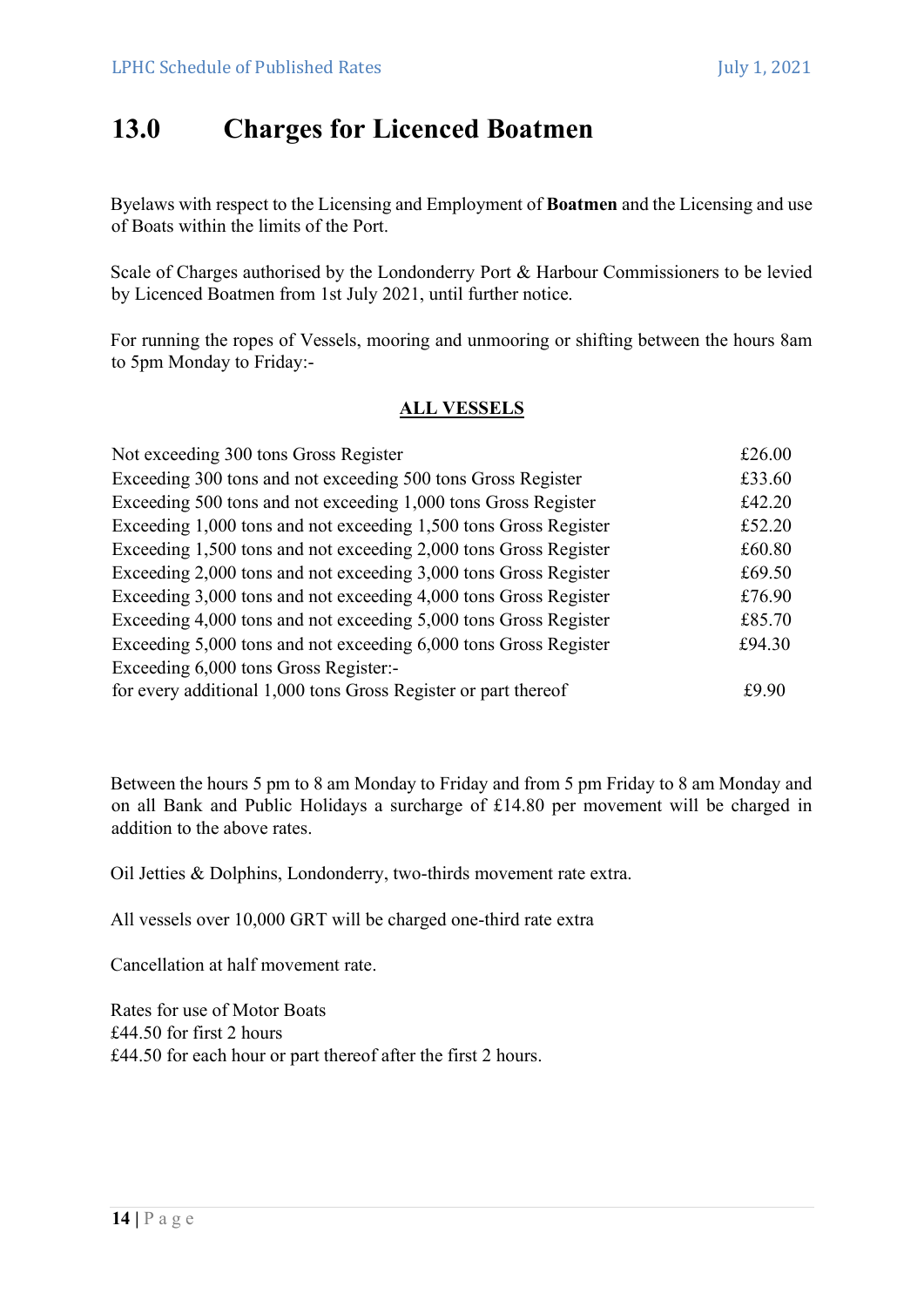# 14.0 Charges for Pilotage

| 1(a) | <b>Pilotage of Vessels Inward or Outward</b>     | <b>Inside Port</b><br>Limits |
|------|--------------------------------------------------|------------------------------|
|      |                                                  | £                            |
|      | Under 500 tons Gross Registered                  | 131.40                       |
|      | 501 tons and under 1,500 tons Gross Registered   | 226.70                       |
|      | 1,500 tons and under 2,000 tons Gross Registered | 270.30                       |
|      | 2,000 tons and under 3,000 tons Gross Registered | 313.60                       |
|      | 3,000 tons and under 4,000 tons Gross Registered | 359.80                       |
|      | 4,000 tons and under 5,000 tons Gross Registered | 399.20                       |
|      | 5,000 tons and under 6,000 tons Gross Registered | 424.00                       |
|      | 6,000 tons and under 10,000 tons Gross           | 633.60                       |
|      | Registered                                       |                              |
|      | 10,000 tons and under 15,000 tons Gross          | 865.40                       |
|      | Registered                                       |                              |
|      | 15,000 tons and under 20,000 tons Gross          | 1,094.80                     |
|      | Registered                                       |                              |
|      | 20,000 tons and under 25,000 tons Gross          | 1,326.70                     |
|      | Registered                                       |                              |
|      | 25,000 tons and under 30,000 tons Gross          | 1,372.40                     |
|      | Registered                                       |                              |
|      | Over 30,000 tons Gross Registered                | 1,426.00                     |

Inward bound Vessels going to anchor at Moville shall be charged half Pilotage rates.

Outward bound Vessels proceeding from the anchorage at Moville shall be charged half Pilotage rates.

Inland bound vessels for Londonderry, which are boarded at the outer pilotage area, will be charged an additional 25%.

Outward bound vessels sailing from Londonderry, which are landed at the outer pilotage area, will be charged an additional 25%.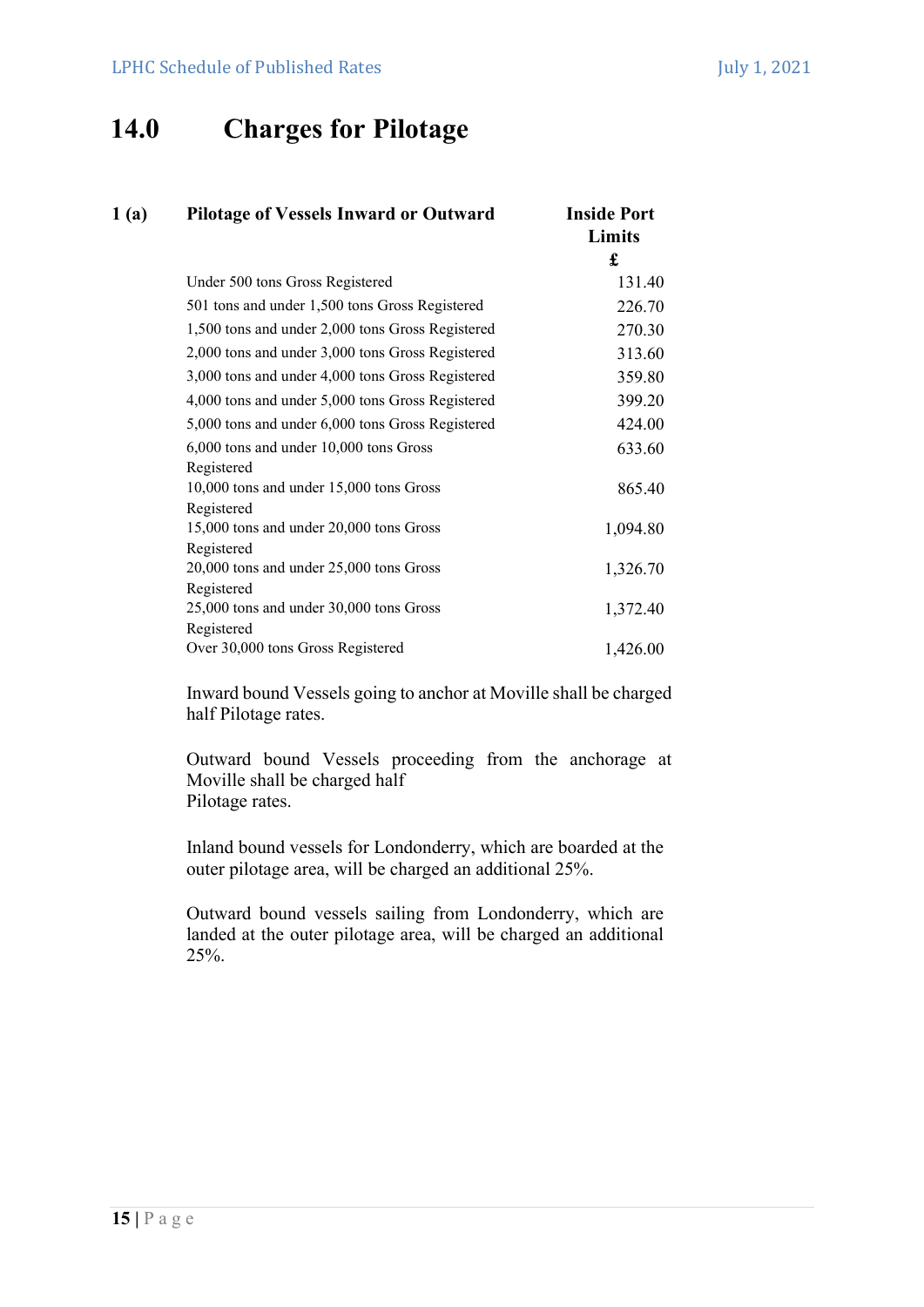# LPHC Schedule of Published Rates July 1, 2021

(b) Pilotage of Vessels from Londonderry to Lisahally or Maydown and vice-versa

|     | For a Vessel not exceeding 2,000 tons Gross<br>Registered                                                                                                                           | £84.30   |
|-----|-------------------------------------------------------------------------------------------------------------------------------------------------------------------------------------|----------|
|     | For a Vessel exceeding 2,000 tons Gross<br>Registered                                                                                                                               | £ 166.30 |
| (c) | Shifting Vessels or Vessels engaged in<br>Movements within Anchorage in Moville<br>Bay (Lightering etc.)                                                                            |          |
|     | For a Vessel not exceeding 2,000 tons Gross<br>Registered                                                                                                                           | £84.30   |
|     | For a Vessel exceeding 2,000 tons Gross<br>Registered                                                                                                                               | £166.30  |
| 2   | <b>Detention</b><br>If a Pilot is detained on board a Vessel at<br>the request of the Master or other Officer<br>in Charge - for every hour or part thereof<br>after the first hour | £43.40   |
| 3   | <b>Cancellation of Sailing</b><br>If a Vessel's sailing be cancelled after<br>normal working hours or after a Pilot is or<br>has been in attendance on that vessel                  | £84.30   |
| 4   | <b>Late Booking Fee</b>                                                                                                                                                             |          |
|     | If notice of booking a Pilot is less than<br>three hours or after normal working hours<br>a special booking fee shall be payable.                                                   | £84.30   |
| 5   | <b>Travel</b> (This will apply to all inward and<br>outward movements within the Port).                                                                                             | £18.70   |
| 6   | A Pilots' National Pension Fund levy of<br>15% will apply to all pilotage charges.                                                                                                  |          |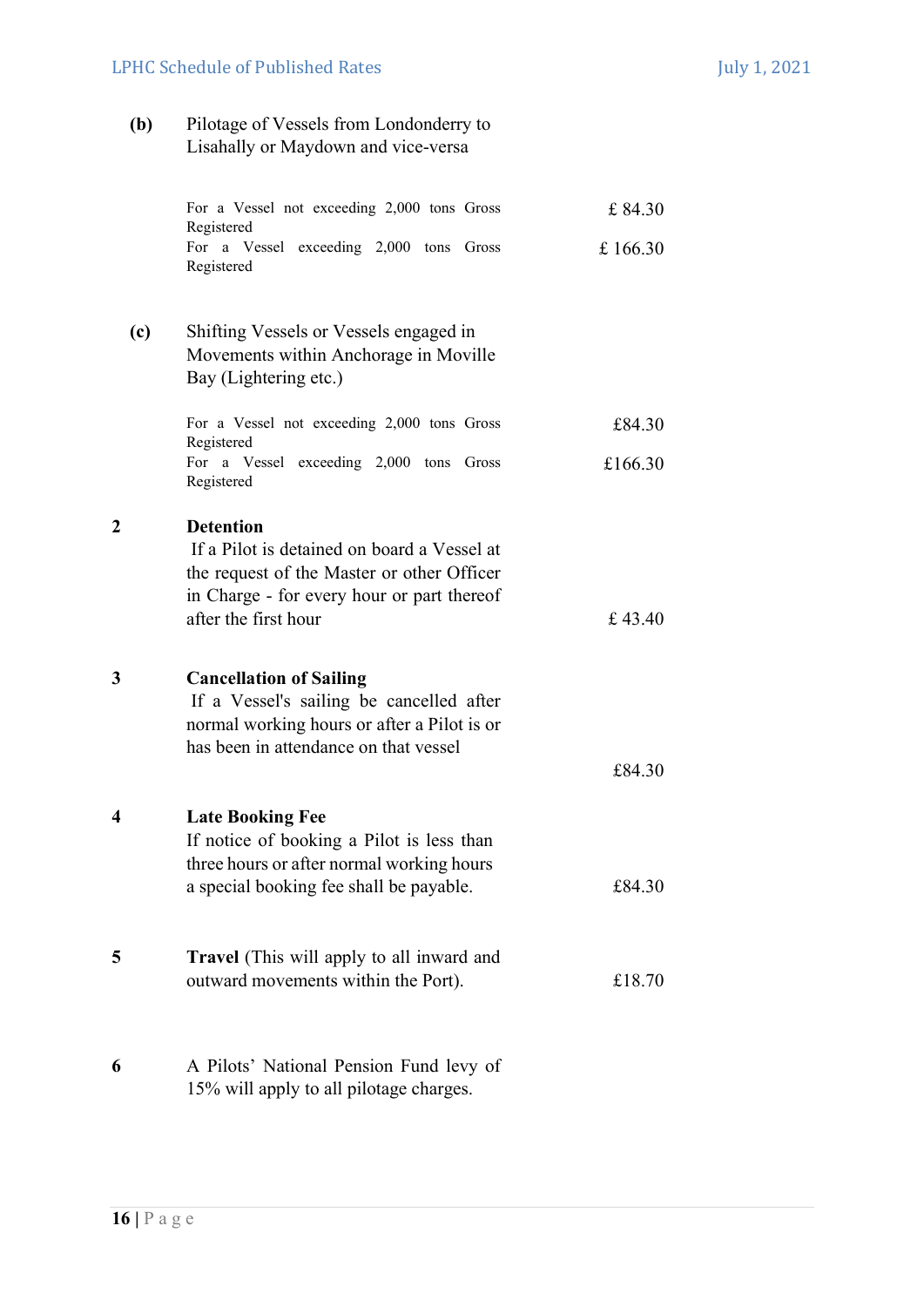# 15.0 Security Charge

|                                                    | Rate<br>£ |
|----------------------------------------------------|-----------|
| Under 500 tons Gross Registered                    | 27.60     |
| 501 tons and under 1,500 tons Gross Registered     | 33.00     |
| 1,500 tons and under 2,000 tons Gross Registered   | 49.60     |
| 2,000 tons and under 3,000 tons Gross Registered   | 60.60     |
| 3,000 tons and under 4,000 tons Gross Registered   | 71.70     |
| 4,000 tons and under 5,000 tons Gross Registered   | 82.60     |
| 5,000 tons and under 6,000 tons Gross Registered   | 93.60     |
| 6,000 tons and under 10,000 tons Gross Registered  | 192.80    |
| 10,000 tons and under 15,000 tons Gross Registered | 275.50    |
| 15,000 tons and under 20,000 tons Gross Registered | 385.60    |
| 20,000 tons and under 25,000 tons Gross Registered | 550.70    |
| 25,000 tons and under 30,000 tons Gross Registered |           |
| Over 30,000 tons Gross Registered                  |           |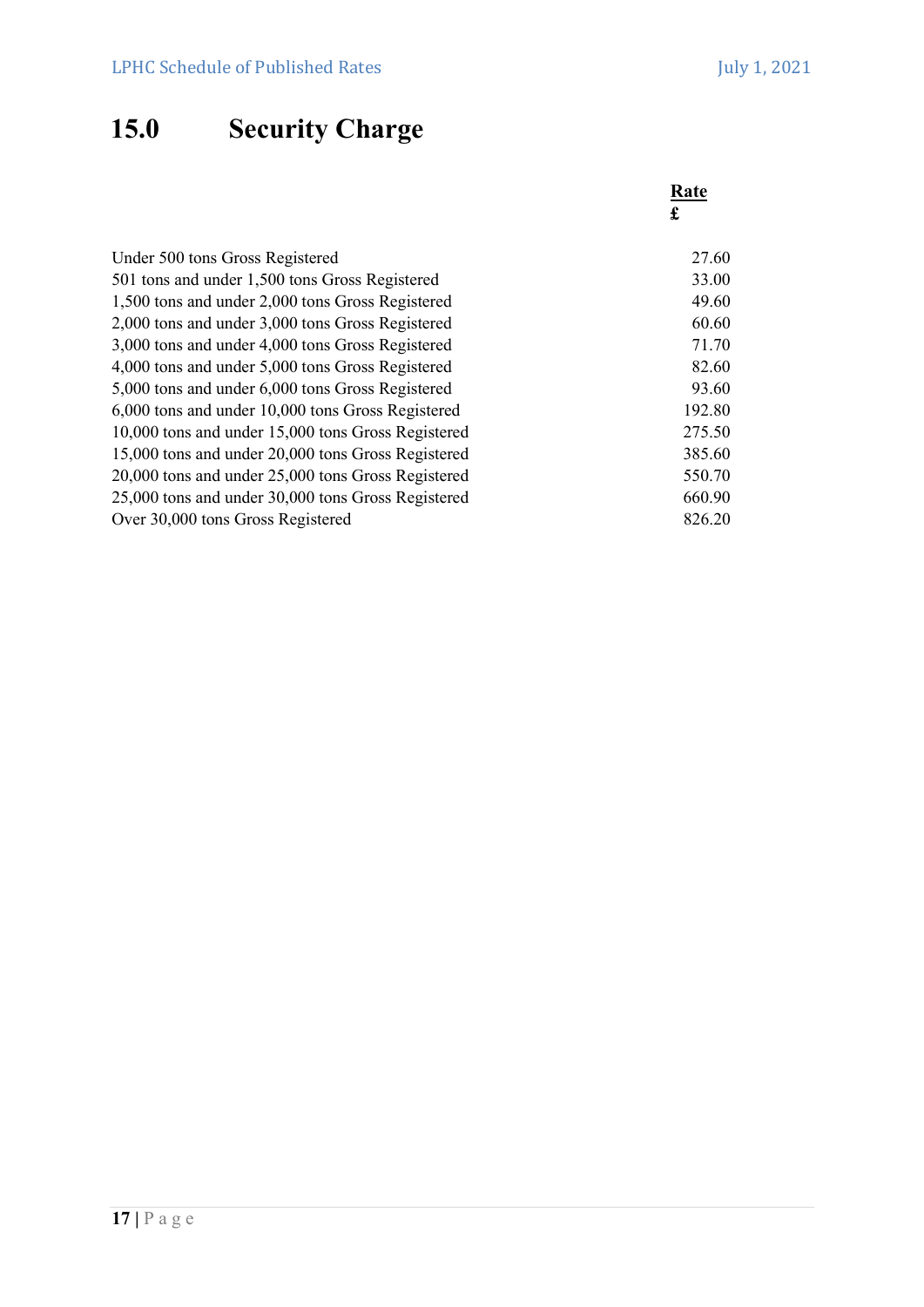# 16.0 LPHC Standard Terms and Conditions for the Supply of Services

# 1. INTERPRETATION

**1.1** Definitions. In these Conditions, the following definitions apply:

Business Day means a day (other than a Saturday, Sunday or public holiday) when banks in Belfast are open for business;

Byelaws mean the Londonderry Port and Harbour Commissioners Byelaws 2005 a copy of which are available from the LPHC upon request;

Cargo means any articles, goods, materials or merchandise of whatever nature (including any packaging) carried on a Vessel or vehicle (as the case may be);

Charge means the charge payable by the Customer for the supply of the Services in accordance with clause 11;

Conditions means these terms and conditions as amended from time to time in accordance with clause 22.8;

Contract means the contract between the LPHC and the Customer for the supply of the Services in accordance with these Conditions;

Crane Services means the provision by the LPHC to the Customer of mobile harbour cranes for the purpose of loading or unloading Cargo to or from a Vessel or for any other purpose authorised by the Harbour Master;

Customer means the person, agent, firm or Owner who purchases Services from the LPHC;

Customer Property means any materials, equipment, machine or other property belonging to or under the control of the Customer or Owner (including any Vessel or vehicle);

Effective Date has the meaning set out in clause 2.2;

Harbour means the harbour as defined by Article 6 of the Londonderry Port and Harbour Commissioners Order 1971;

Harbour Master has the meaning ascribed to it in the Byelaws;

Hopper Services means the provision by the LPHC to the Customer of a hopper for the purpose of discharging Cargo from a Vessel onto a vehicle;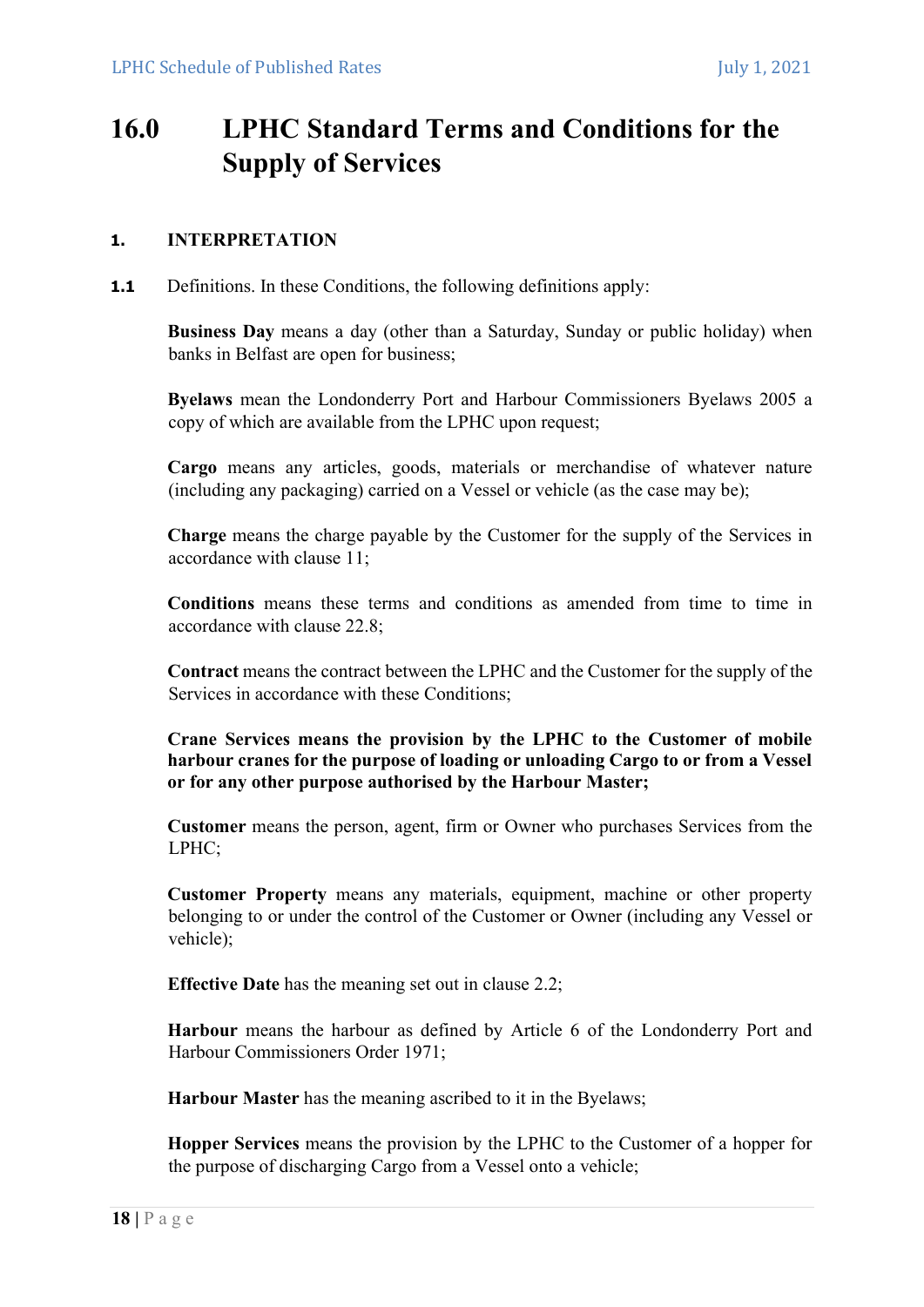LPHC means the Londonderry Port and Harbour Commissioners a body corporate whose principal office is situated at Port Road, Lisahally, Londonderry BT47 6FL and shall include their successors;

Marine Plant Services means the provision by the LPHC to the Customer of a marine plant (to include tugs, seabed levelling vessels, dredgers, pilot boats and work boats);

LPHC Property has the meaning set out in clause 9.1(f);

Order means the Customer's order for Services as set out in the Shipping Information Form, or in the Customer's written acceptance of a quotation by the LPHC, or by the Customer requesting provision of the Services either verbally or in written form, as the case may be;

Owner has the meaning ascribed to it in the Byelaws;

Port Marine Safety Code means the port marine safety code issued by the Department for Transport (as amended from time to time) a copy of which is available from the LPHC upon request;

Port User Handbook means the LPHC port user handbook (as amended from time to time) a copy of which is available from the LPHC upon request;

Published Schedule of Rates means the LPHC's published schedule of rates (as amended from time to time) which is available from the LPHC upon request;

Quay Services means the provision by the LPHC to the Customer of berthing facilities at the Harbour;

Services means any or all of the Crane Services, Hopper Services, Marine Plant Services and Quay Services or any other services associated with the business of the Harbour from time to time;

Shipping Information Form means the form, available from the LPHC, to be completed by the Customer and sent to the LPHC prior to any Vessel entering the Harbour;

Vessel has the meaning ascribed to it in the Byelaws.

- 1.2 Construction. In these Conditions, the following rules apply:
- (a) a person includes a natural person, corporate or unincorporated body (whether or not having separate legal personality);
- (b) a reference to a party includes its personal representatives, successors or permitted assigns;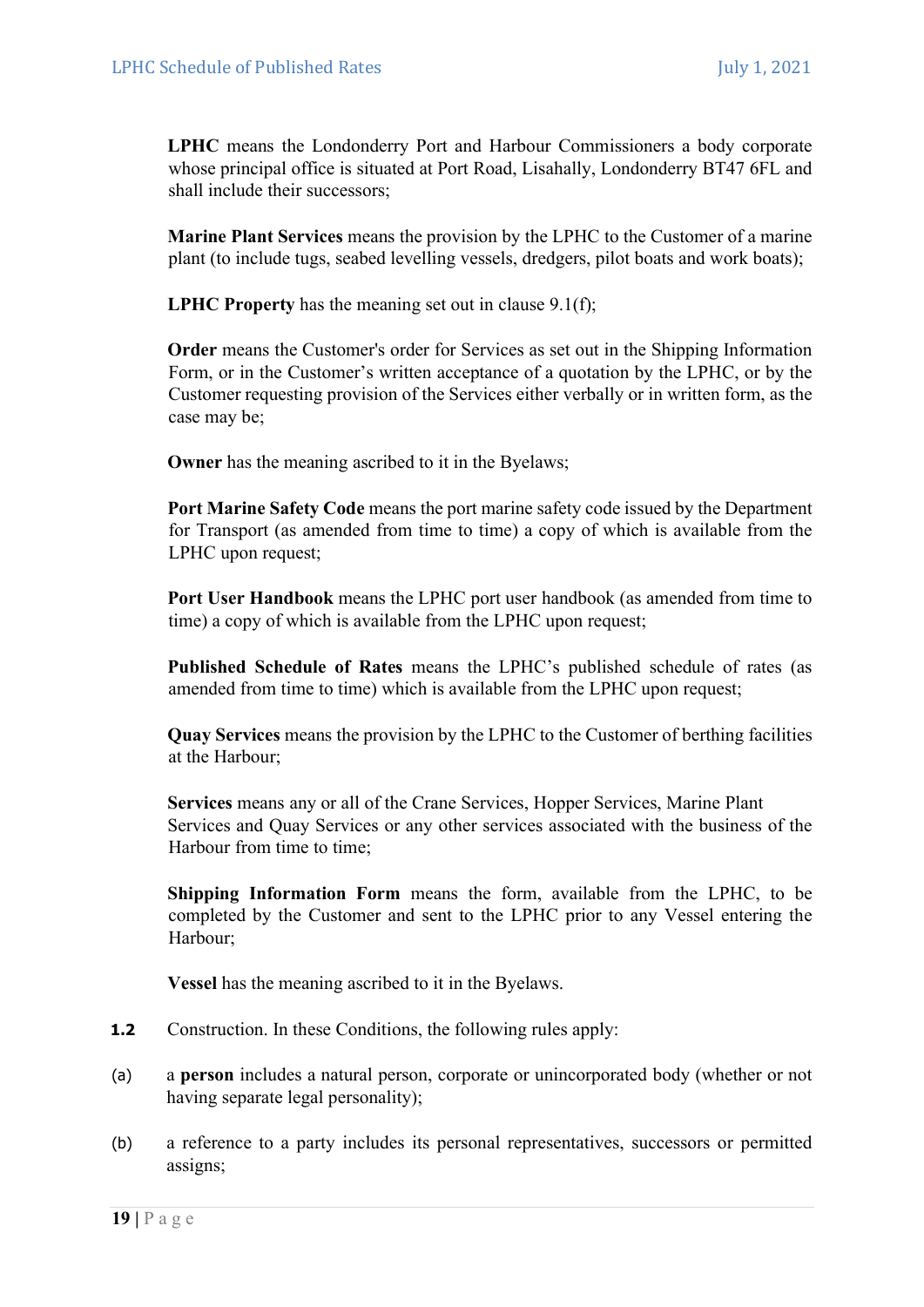- (c) a reference to a statute or statutory provision is a reference to such statute or statutory provision as amended or re-enacted. A reference to a statute or statutory provision includes any subordinate legislation made under that statute or statutory provision, as amended or re-enacted;
- (d) any phrase introduced by the terms including, include, in particular or any similar expression, shall be construed as illustrative and shall not limit the sense of the words preceding those terms;
- (e) a reference to writing or written includes faxes and e-mails; and
- (f) clause, schedule and paragraph headings shall not affect the interpretation of these Conditions.

### 2. BASIS OF CONTRACT

- 2.1 The Order constitutes an offer by the Client to purchase Services in accordance with these Conditions.
- 2.2 The Order shall only be deemed to be accepted on the earlier of either the LPHC: (i) issuing writing acceptance of the Order; or (ii) starting to provide the Services to the Customer, at which point and on which date the Contract shall come into existence (Effective Date).
- 2.3 The Contract constitutes the entire agreement between the parties. The Customer acknowledges that it has not relied on any statement, promise or representation made or given by or on behalf of the LPHC which is not set out in the Contract.
- 2.4 These Conditions apply to the Contract to the exclusion of any other terms that the Customer seeks to impose or incorporate, or which are implied by trade, custom, practice or course of dealing.
- 2.5 Any quotation given by the LPHC shall not constitute an offer, and is only valid for a period of 10 Business Days from its date of issue (unless otherwise agreed by the LPHC).
- 2.6 The Customer warrants that it has the authority of all persons having title to or interest in the Cargo or Customer Property to accept these Conditions on their behalf.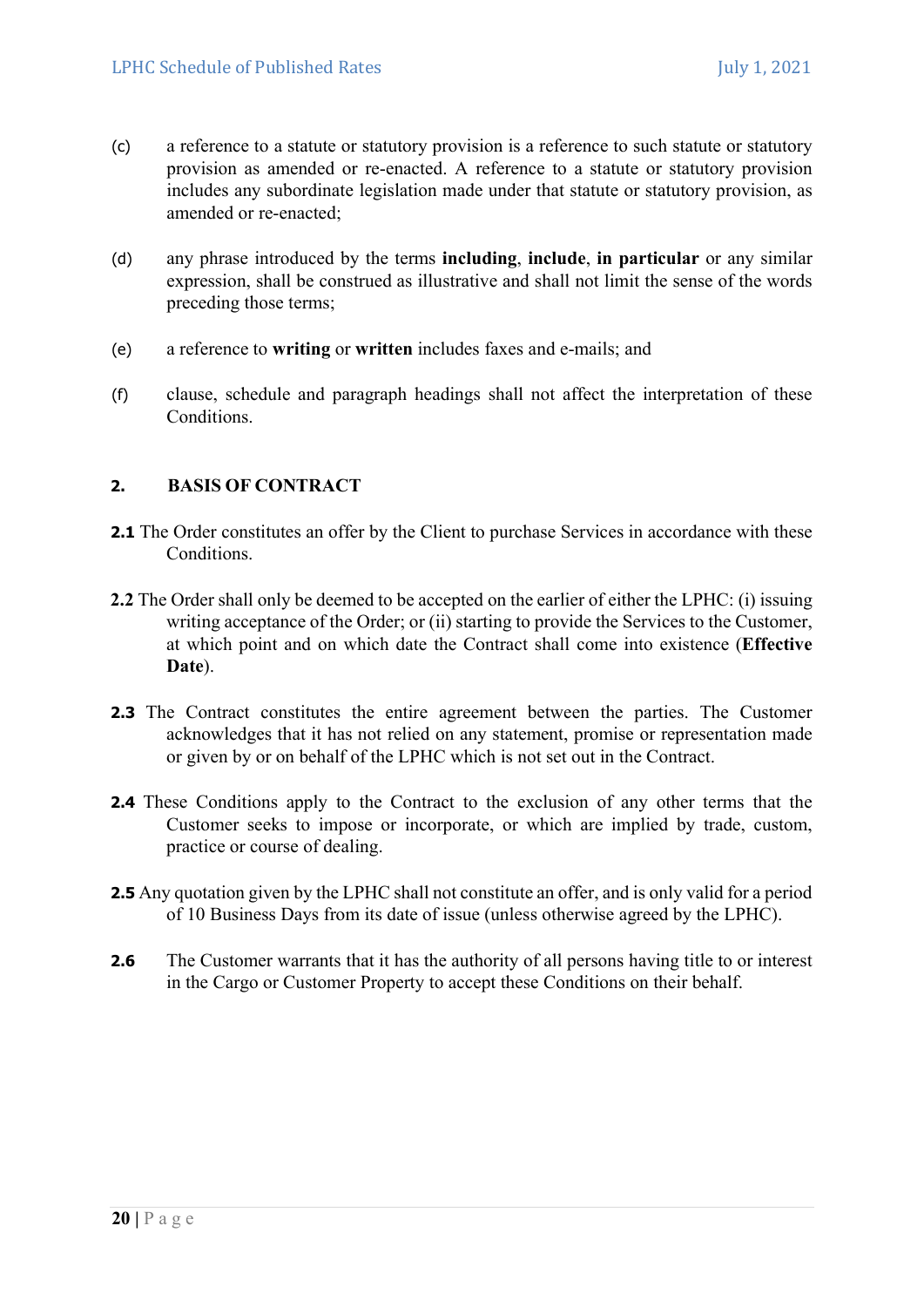# 3. ARRIVAL

The Customer shall immediately notify the Harbour Master prior to the arrival of its Vessel at the Harbour and provide all requested documents and information (including relevant documents and information relating to any Customer Property brought into the Harbour by the Customer).

# 4. SUPPLY OF SERVICES

- 4.1 The LPHC does not guarantee the availability of the Services at any time.
- 4.2 Subject to clause 4.1, the LPHC shall supply the Services in all material respects in accordance with the relevant definition of such service as set out in these Conditions.
- 4.3 The LPHC shall use all reasonable endeavours to provide the requested Services on times or dates requested by the Customer but any such dates shall be estimates only and time shall not be of the essence for performance of the Services. Under no circumstances will the LPHC be liable to the Customer or any third party for any loss caused by a failure to provide the Services on any times or dates requested by Customer.
- 4.4 In the event that the LPHC cannot satisfy demand for the Services, the Harbour Master will allocate priority. The Customer will procure that the crew of the Vessel do all things necessary to give effect to the instructions of the Harbour Master.
- **4.5** The Services shall be provided using reasonable skill and care.
- 4.6 The LPHC may withhold, change or cancel any or all Services at any time for any reason.
- 4.7 The Customer is responsible for the removal of all surplus product or waste following the provision of Services by the LPHC. If this is not completed to the satisfaction of the LPHC, the Customer will be liable to the LPHC for the cost incurred by the LPHC to remove or clean up such product or waste.
- 4.8 The Customer shall ensure that all areas of the Harbour are left to the satisfaction of the LPHC after the Services have been provided.

# 5. CRANE HIRE SERVICES

- **5.1** The crane shall be operated only by the LPHC (or persons authorised by the LPHC). Under no circumstances shall the Customer or members of the crew operate the crane.
- 5.2 The Customer shall provide all tackle, (including slings, chains, ropes and shackles but not including grabs) (Tackle) necessary for attaching Cargo to the crane.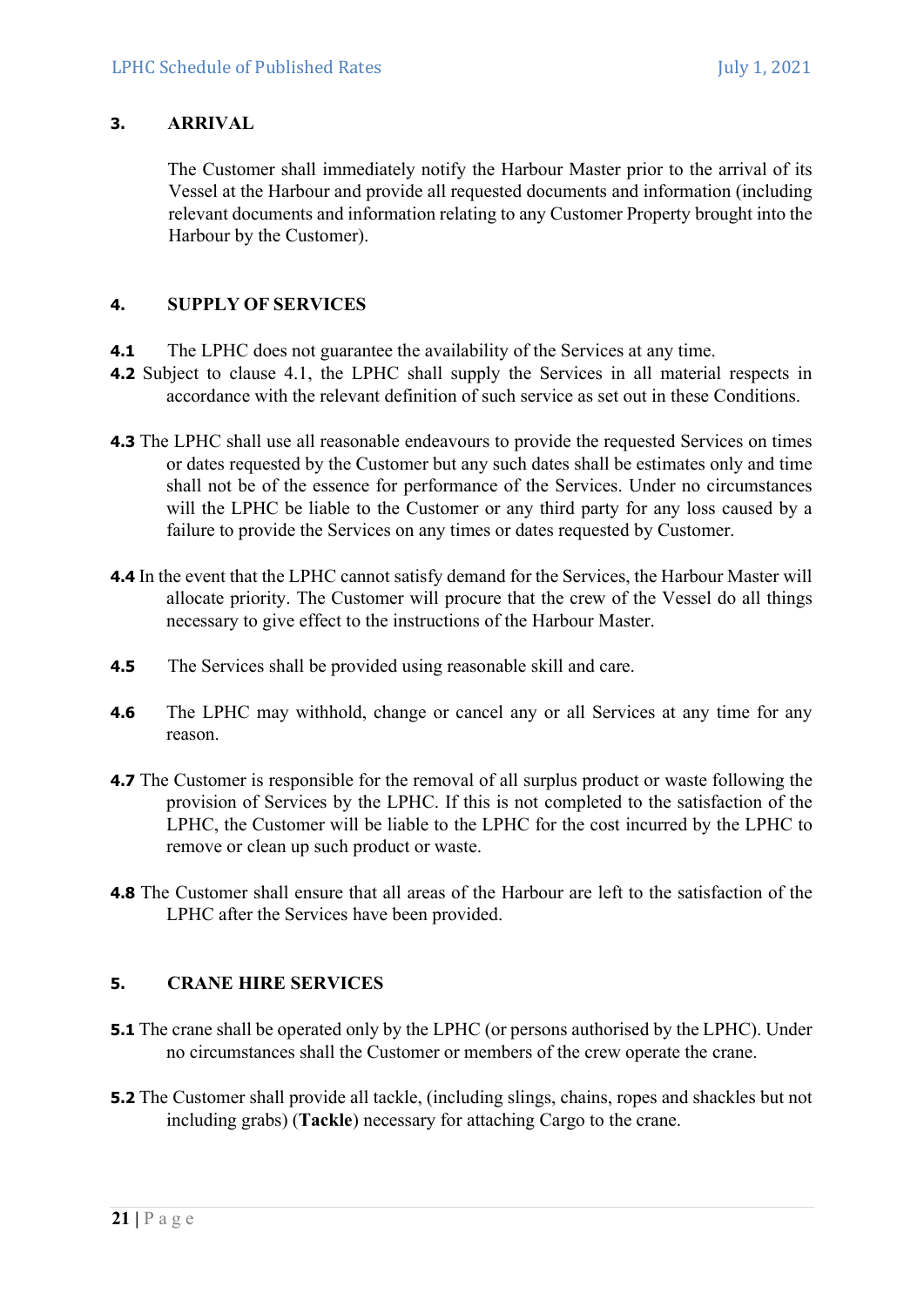- **5.3** The LPHC may inspect the Tackle at any time and request to see any relevant certification in respect of such Tackle. If either the Tackle or the relevant certification is deemed to be unsatisfactory, the LPHC may refuse to provide the Crane Services to the Customer.
- 5.4 The Customer shall provide all such suitably qualified and experienced personnel as required to:
- (a) prepare, fix and unfix Tackle; and
- (b) manage and oversee all activities associated with the Crane Services (and ensure such activities are carried out in a safe manner).

### 6. HOPPER SERVICES

- 6.1 The Customer shall provide such suitably qualified and experienced personnel to manage and oversee all activities associated with the Hopper Services (and ensure such activities are carried out in a safe manner).
- 6.2 Any breakdown or unsatisfactory working or want of repair of the hopper or any part thereof shall be immediately notified by the Customer to the LPHC. In the event that the breakdown, unsatisfactory working or want of repair is such as would interfere with the safe usage of the hopper or cause further damage to the hopper then the Customer shall (and shall procure that members of the crew) discontinue the use of it promptly.

### 7. MARINE PLANT SERVICES

- 7.1 Marine plants will be crewed and operated by the LPHC personnel at all times.
- 7.2 The Customer shall be liable to the LPHC for the cost of repairing or replacing damage caused to tow ropes in the provision of the Marine Plant Services (excluding fair wear and tear).
- 7.3 Tugs are hired subject to the most recent edition of the UK Standard Conditions for Towage and Other Services.

# 8. QUAY SERVICES

Berth location will be at the discretion of the Harbour Master and may be changed at any time for any reason. Under no circumstances will the LPHC be liable for any costs incurred by the Customer or Owner due to relocation of the berth.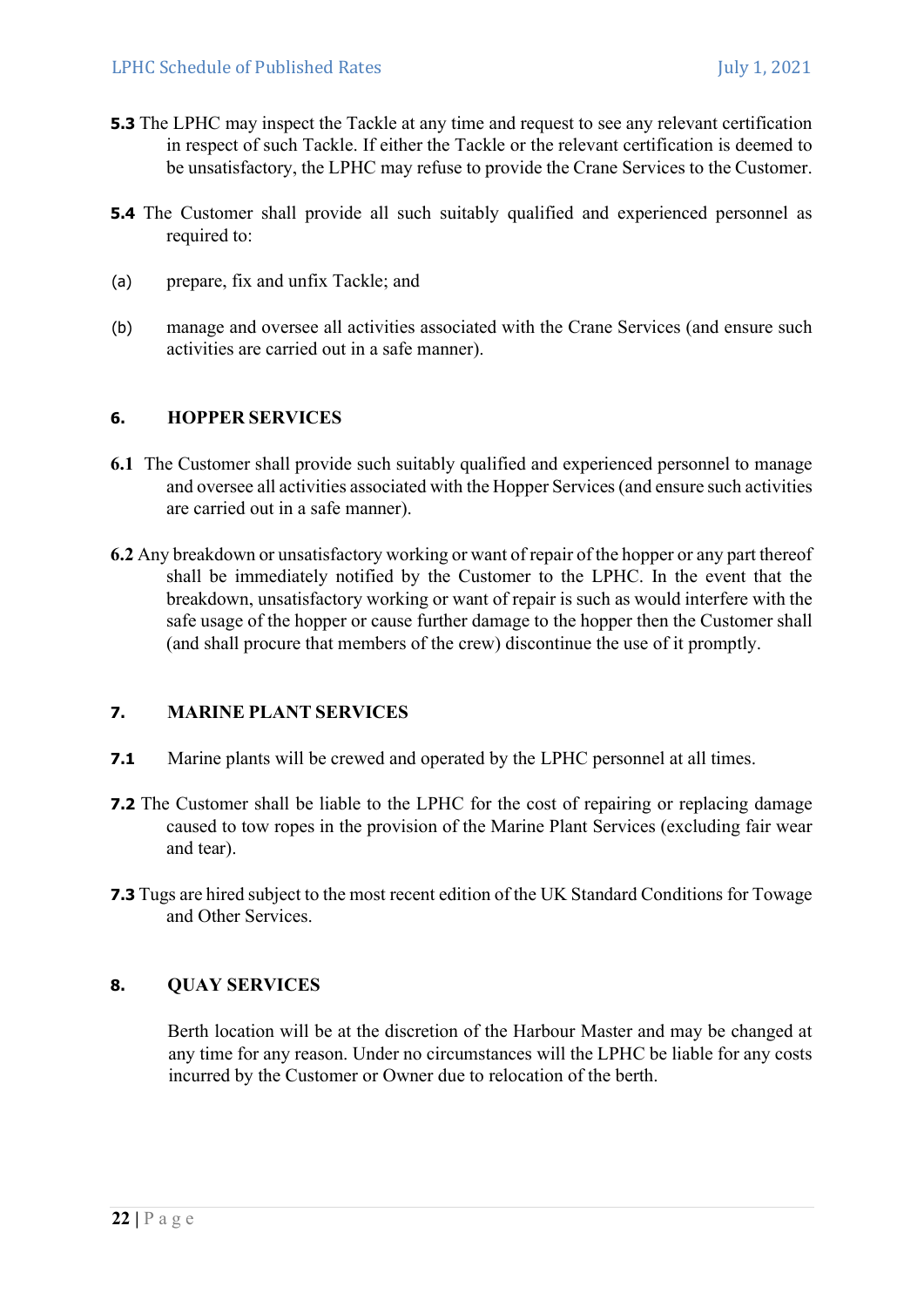### 9. CUSTOMER'S OBLIGATIONS

- 9.1 The Customer shall (and, if applicable, shall procure that members of the crew shall):
- (a) co-operate with the LPHC in all matters relating to the Services;
- (b) if it is in charge of a Vessel or vehicle, provide the LPHC, its employees, agents, consultants and subcontractors, with access to such Vessel or vehicle (or any part of it) upon reasonable request;
- (c) provide the LPHC with such information and materials as the LPHC may reasonably require in order to supply the Services, and ensure that such information is accurate in all material respects;
- (d) fully and safely prepare its Vessel or vehicle (as the case may be) for the supply of the Services;
- (e) prior to the commencement of the provision of the Services, obtain and maintain all necessary licences, permissions and consents which may be required to use the LPHC's facilities, LPHC Property or to receive the Services;
- (f) keep and maintain all materials, equipment, documents and other property belonging to the LPHC (LPHC Property) in safe custody at its own risk, maintain LPHC Property in good condition until returned to the LPHC, and not dispose of or use LPHC Property other than in accordance with the LPHC's written instructions or authorisation;
- (g) use all reasonable skill and care when using LPHC Property; and
- (h) abide by the directions of the Harbour Master at all times.
- 9.2 If the LPHC's performance of any of its obligations under the Contract is prevented or delayed by any act or omission by the Customer (or members of the Vessel's crew) or failure by the Customer (or members of the Vessel's crew) to perform any relevant obligation (Customer Default):
- (a) the LPHC shall without limiting its other rights or remedies have the right to suspend performance of the Services until the Customer remedies the Customer Default, and to rely on the Customer Default to relieve it from the performance of any of its obligations to the extent the Customer Default prevents or delays the LPHC's performance of any of its obligations;
- (b) the LPHC shall not be liable for any costs or losses sustained or incurred by the Customer arising directly or indirectly from the LPHC's failure or delay to perform any of its obligations as set out in this clause 9.2; and
- (c) the Customer shall reimburse the LPHC on written demand for any costs or losses sustained or incurred by the LPHC arising directly or indirectly from the Customer Default.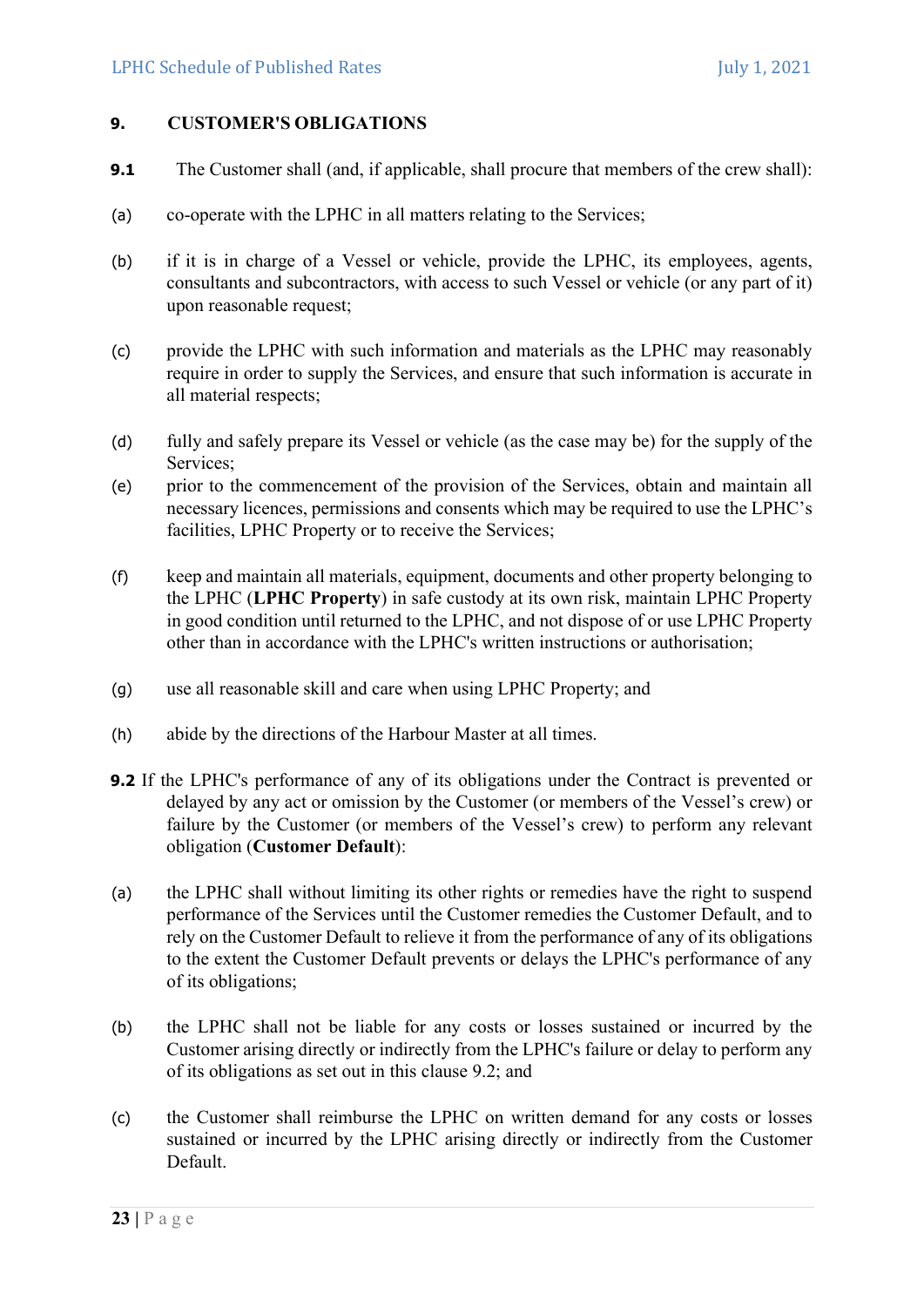# 10. CARGO

- **10.1** The LPHC may, without liability to the Customer or Owner and for any reason whatsoever:
- (a) refuse to permit entry to any Cargo into the Harbour; or
- (b) require the Customer to remove any Cargo from the Harbour at any time.
- 10.2 The Customer warrants that the Cargo:
- (a) is not dangerous, toxic or likely to emit injurious dust, gas, fumes liquid or radiation;
- (b) is not flammable (or likely to become so while in the Harbour);
- (c) is not infested, verminous, rotten or subject to fungal attack;
- (d) is stored at, and will continue to be stored at, its correct and safe temperature;
- (e) will not cause danger, injury, pollution or damage to any person, LPHC Property or any other property situated within the Harbour;
- (f) does not require any special protection (other than that agreed between the parties in writing) and will remain safe if left unprotected and in the open;
- (g) is legal;
- (h) does not contain any controlled drugs (unless the Customer is licensed or otherwise lawfully authorised in respect of same);
- (i) is packaged safely, adequately and in accordance with all applicable laws; and
- (j) is marked and labelled in accordance with all applicable laws.
- **10.3** The Customer further warrants that it has obtained and shall maintain all necessary licences, permission and consents which may be required in respect of the Cargo or Customer Property.

### 11. CHARGES AND PAYMENT

- 11.1 Subject to clause 11.4(b), and unless otherwise agreed between the parties in writing, the Charges for the Services are as set out in the Published Schedule of Rates.
- 11.2 The LPHC shall invoice the Customer on completion of the Services.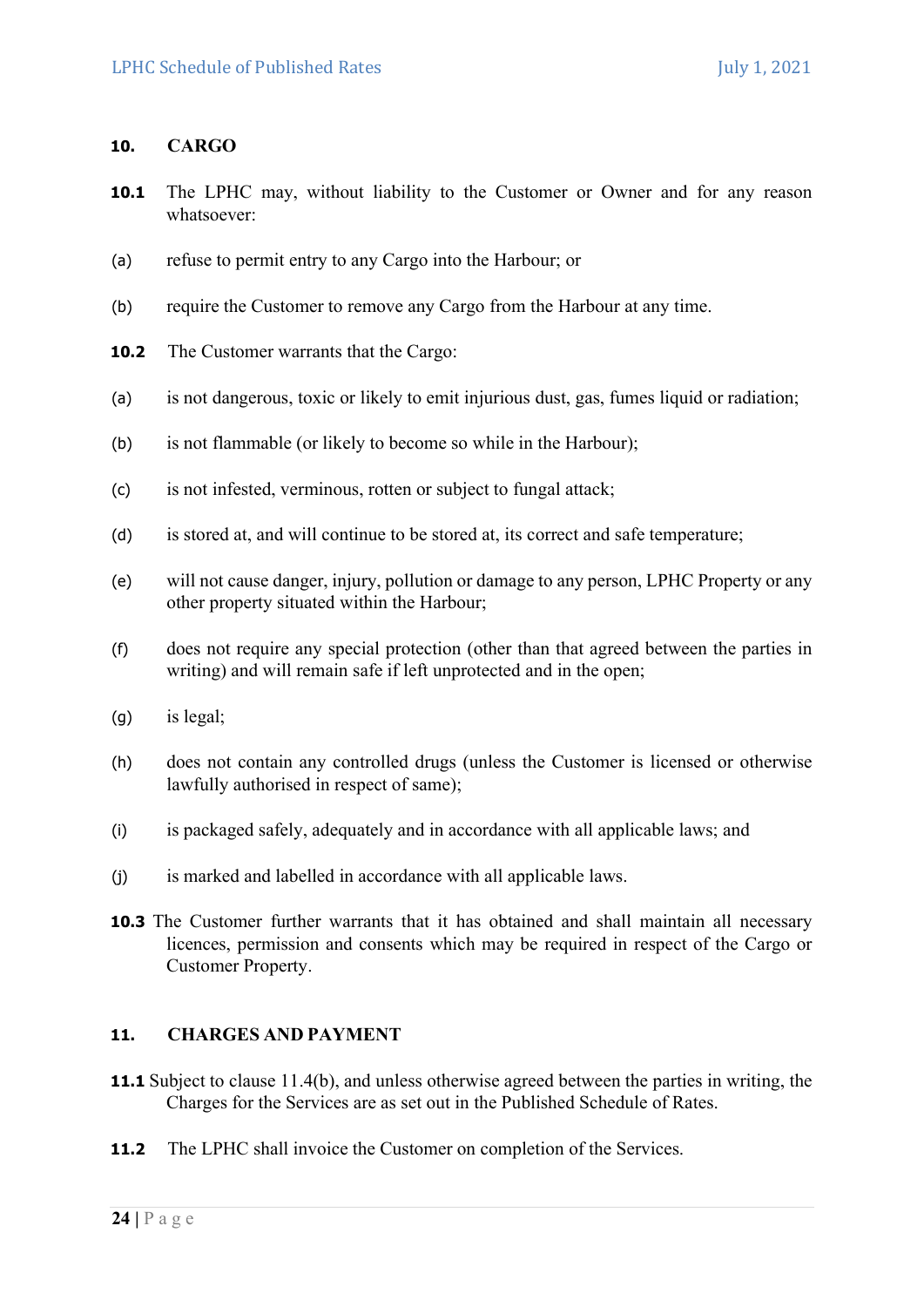- 11.3 Subject to clause 11.4(a), the Customer shall pay each invoice submitted by the LPHC:
- (a) within 28 days of the date of the invoice; and
- (b) in full and in cleared funds to a bank account nominated in writing by the LPHC, and time for payment shall be of the essence of the Contract.
- 11.4 The LPHC reserves the right to:
- (a) require payment of the Charges prior to departure of a Vessel or vehicle from the Harbour;
- (b) charge overtime rates if the Customer requests the Services to be provided on a public holiday.
	- 11.5 All amounts payable by the Customer under the Contract are exclusive of amounts in respect of value added tax chargeable for the time being (VAT).
	- 11.6 Without limiting any other right or remedy of the LPHC, if the Customer fails to make any payment due to the LPHC under the Contract by the due date for payment (Due Date), the LPHC shall have the right to charge interest on the overdue amount at the rate of 4 per cent per annum above the then current Ulster Bank Limited's base rate accruing on a daily basis from the Due Date until the date of actual payment of the overdue amount, whether before or after judgment, and compounding quarterly.
	- 11.7 The Customer shall pay all amounts due under the Contract in full without any deduction or withholding except as required by law and the Customer shall not be entitled to assert any credit, set-off or counterclaim against the LPHC in order to justify withholding payment of any such amount in whole or in part. The LPHC may, without limiting its other rights or remedies, set off any amount owing to it by the Customer against any amount payable by the LPHC to the Customer.

# 12. LIEN

- 12.1 The LPHC:
- (a) shall have a general lien upon all Cargo in its possession, custody or control for all Charges due at any time to the LPHC from the Customer;
- (b) shall be entitled, on at least 28 days' notice in writing to the last known address of the Customer, to sell or dispose of or deal with such Cargo as agent for, and at the expense of, the Customer and apply the proceeds in or toward the payment of such Charges;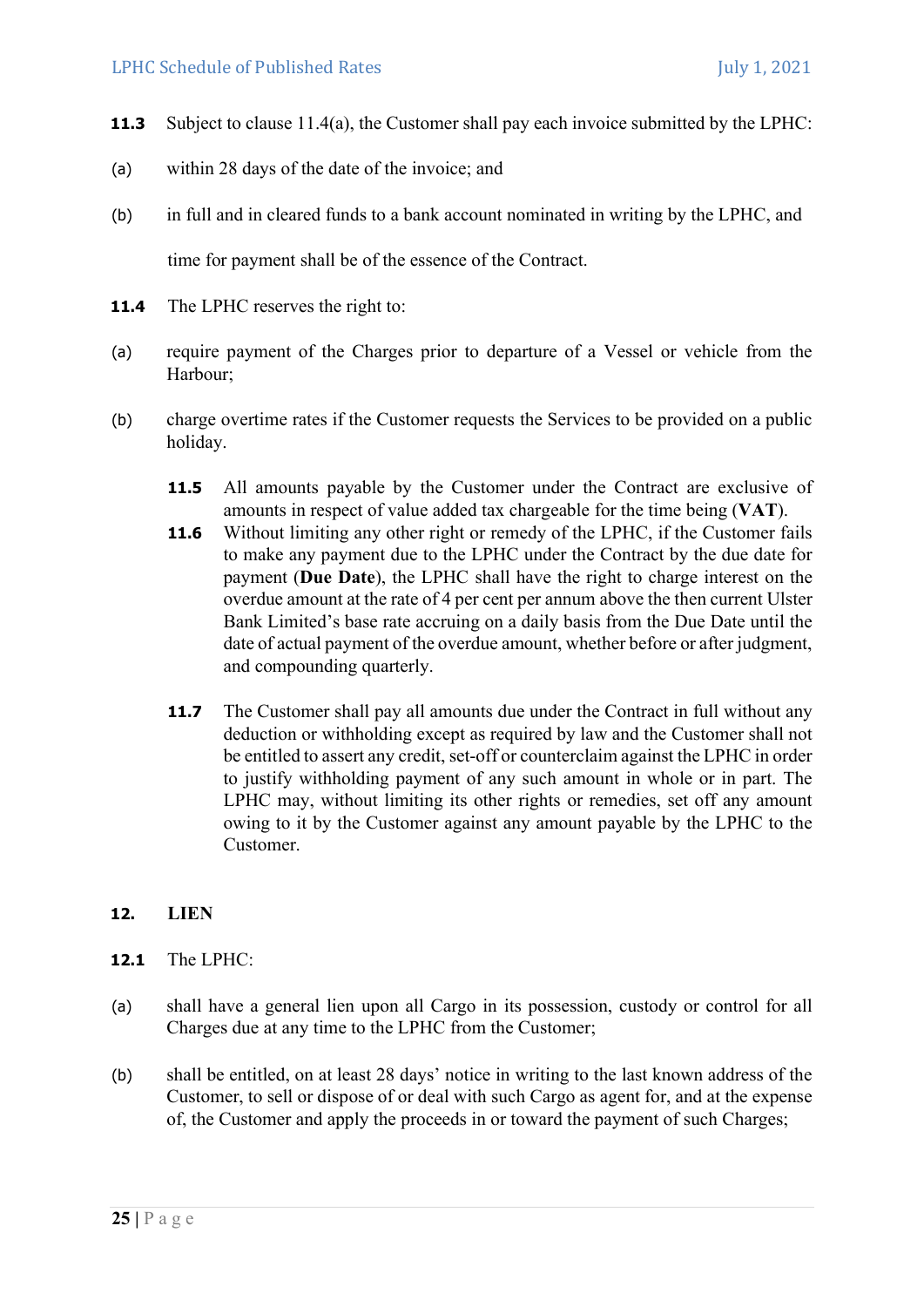(c) shall, upon accounting to the Customer for any balance remaining after payment of the Charges, and for the cost of sale and/or disposal and/or dealing, be discharged of any liability whatsoever in respect of the Cargo.

# 13. CUSTOMER PROPERTY

The LPHC shall not be liable whether in contract, tort or otherwise for any loss, theft or any other damage caused to Customer Property in the provision of the Services.

# 14. LPHC PROPERTY

- 14.1 LPHC Property is the exclusive property of the LPHC.
- 14.2 The Customer shall not re-hire, sub-let, lend, sell, mortgage, charge, pledge, part with possession of or otherwise deal with LPHC Property.

### 15. INDEMNITY

- 15.1 The Customer and the Owner shall indemnify the LPHC from and against all losses, damages and expenses which may be sustained or incurred by the LPHC and in respect of all actions, proceedings, claims and demands which may be brought or made against the LPHC in respect of any damage done to any property (including LPHC Property and/or Customer Property) and any injury caused to any person whether in the employment of the LPHC or not and any other damage or injury whatsoever where such loss, damage, expense, action, proceeding, claim, demand or injury in any way arises out of or is any way either directly or indirectly arising from any negligence of the Customer (or members of the Vessel's crew) or any breach of the Customer's duties and obligations under the Contract except insofar as such loss, damage, expense, action, proceeding, claim, demand or injury is attributable to the act or default of the LPHC or its servants and agents in the ordinary course of their employment or agents acting in their capacity as such.
- 15.2 This clause 15 shall survive termination of the Contract.

# 16. LIMITATION OF LIABILITY

- 16.1 Nothing in these Conditions shall limit or exclude the LPHC's liability for:
- (a) death or personal injury caused by its negligence, or the negligence of its employees, agents or subcontractors;
- (b) fraud or fraudulent misrepresentation; or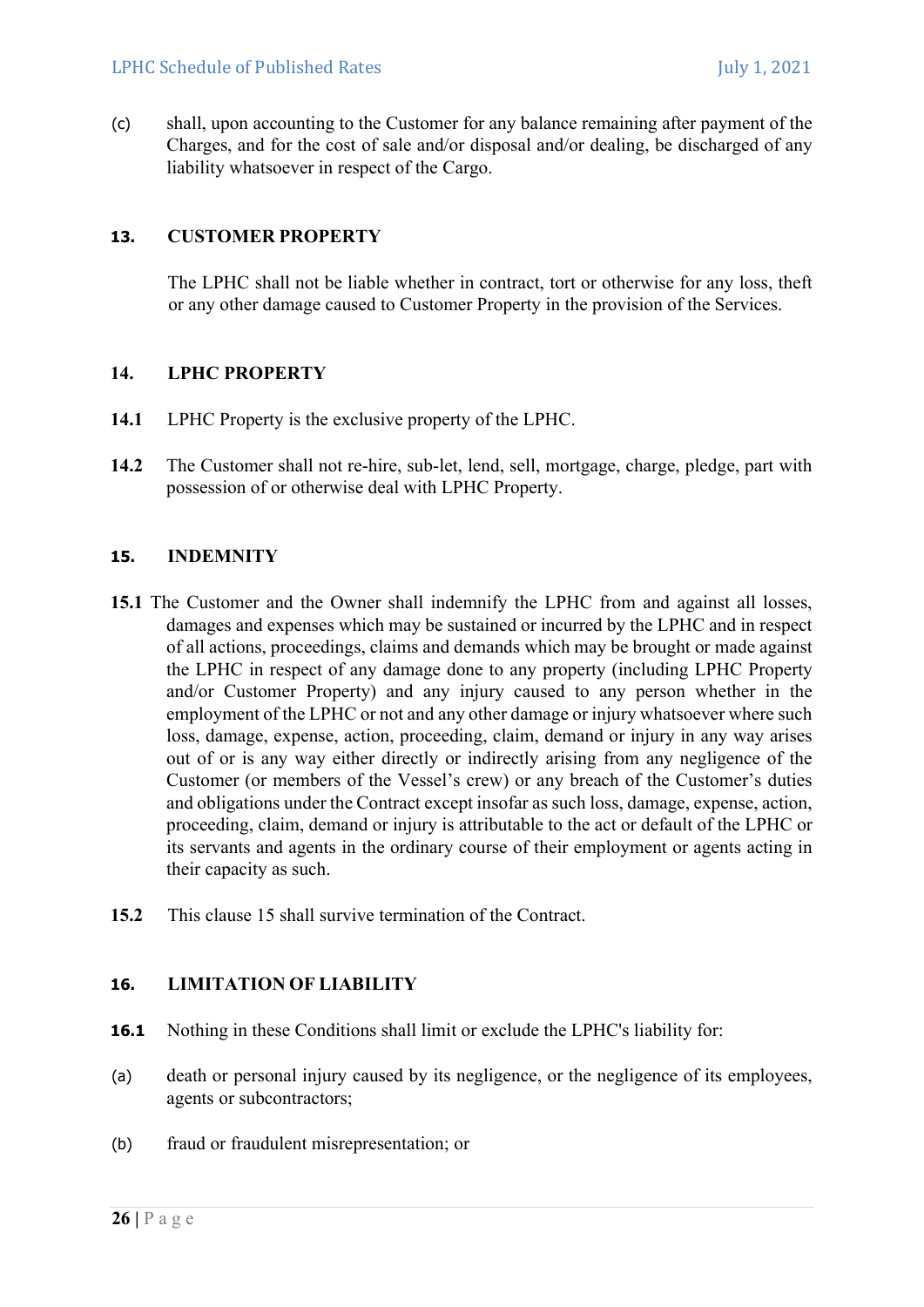- (c) breach of the terms implied by section 2 of the Supply of Goods and Services Act 1982 (title and quiet possession).
- 16.2 Subject to clause 16.1:
- (a) the LPHC shall under no circumstances whatever be liable to the Customer or Owner, whether in contract, tort (including negligence), breach of statutory duty, or otherwise, for any loss of profit, or any indirect or consequential loss arising under or in connection with the Contract; and
- (b) the LPHC's total liability to the Customer (and Owner, if applicable) in respect of all other losses arising under or in connection with the Contract, whether in contract, tort (including negligence), breach of statutory duty, or otherwise, shall in no circumstances exceed the lower of: (i) an amount equal to the total Charges paid by the Customer under these Conditions in the period of 12 months considered retrospectively from the date of the relevant cause of action (or if shorter, since the Effective Date); or (ii) £50,000.
	- 16.3 Except as set out in these Conditions, all warranties, conditions and other terms implied by statute or common law are, to the fullest extent permitted by law, excluded from the Contract.
	- 16.4 This clause 16 shall survive termination of the Contract.

### 17. INSURANCE

During the Contract and for a period of 6 months thereafter (or, if longer, the period for which the Customer's (or, if applicable, the Owner's) Cargo is within the Harbour) the Customer shall maintain in force (or shall procure that the Owner maintains in force), with reputable insurance companies public liability insurance and employers' liability insurance both of which for not less than £5 million per claim.

# 18. NOTICE OF ACCIDENTS

The Customer shall immediately give notice to the LPHC if an accident occurs in the Harbour which results in injury to persons or damage to property.

# 19. BYELAWS AND OTHER LEGISLATION

The Customer shall (and shall procure that members of the Vessel's crew shall) at all times abide by the Byelaws, the Port User Handbook, the Port Marine Safety Code, ISO 14001 and any other statues, statutory instruments, rules or regulations in force in respect of the Harbour or imposed at any time by the LPHC.

### 20. ANTI-BRIBERY

### 20.1 The Customer shall: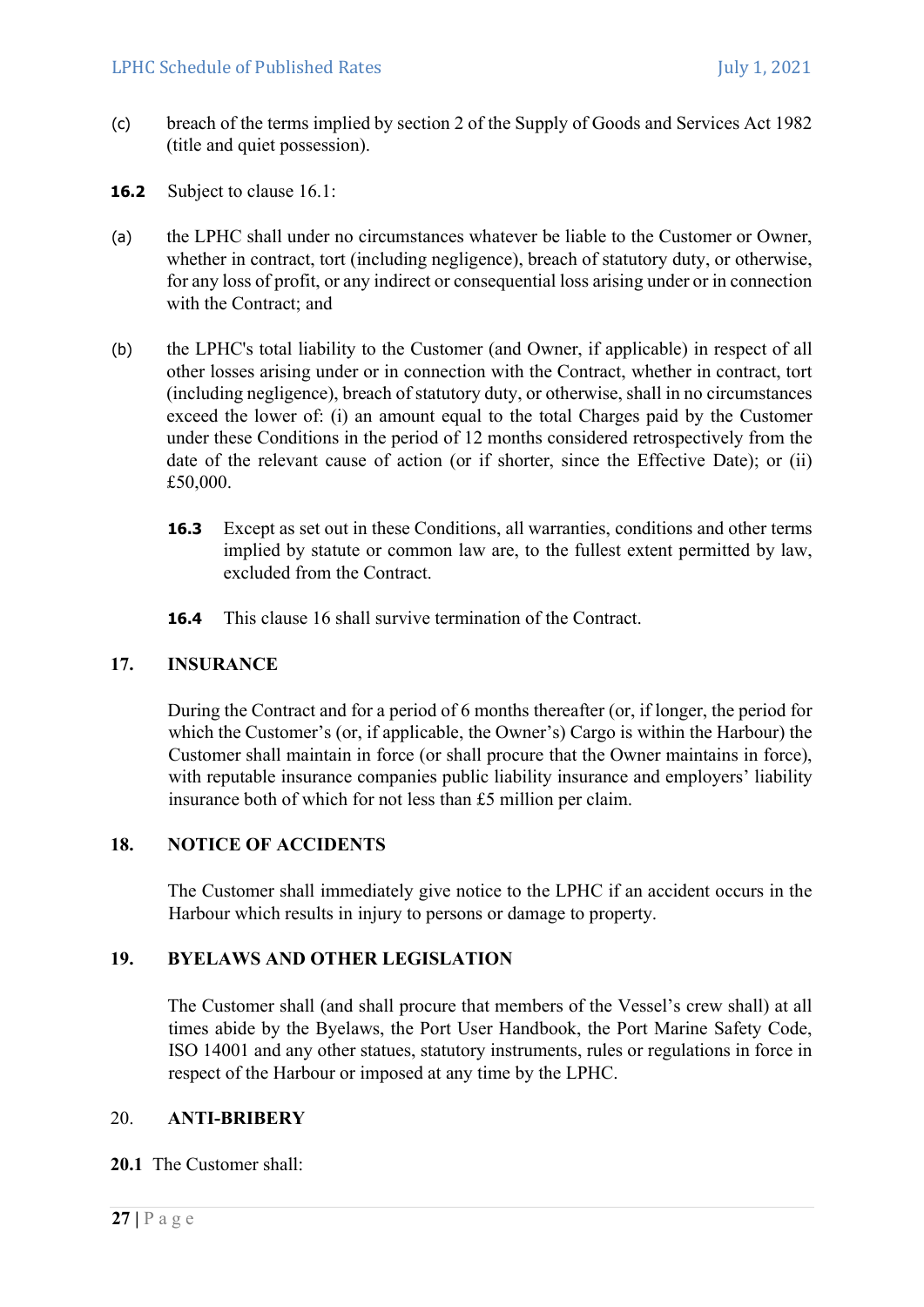- (a) comply with all applicable laws, statutes, regulations relating to anti-bribery and anticorruption including but not limited to the Bribery Act 2010 (Relevant Requirements);
- (b) not engage in any activity, practice or conduct which would constitute an offence under sections 1, 2 or 6 of the Bribery Act 2010 if such activity, practice or conduct had been carried out in the UK;
- (c) comply with the LPHC's anti-bribery policy (as amended from time to time) which is available from the LPHC upon request (Relevant Policy);
- (d) have and shall maintain in place throughout the term of this Contract its own policies and procedures, including adequate procedures under the Bribery Act 2010, to ensure compliance with the Relevant Requirements and the Relevant Policy and will enforce them where appropriate;
- (e) promptly report to the LPHC any request or demand for any undue financial or other advantage of any kind received by the Customer in connection with the performance of this Contract;
	- 20.2 The Customer shall ensure that any person associated with the Customer who is performing services or providing goods in connection with this Contract does so only on the basis of a written contract which imposes on and secures from such person terms equivalent to those imposed on the Supplier in this clause 20 (Relevant Terms). The Customer shall be responsible for the observance and performance by such persons of the Relevant Terms, and shall be directly liable to the LPHC for any breach by such persons of any of the Relevant Terms.
	- 20.3 Breach of this clause 20 shall be deemed a material breach under clause 21.1(a).

# 21. TERMINATION

- 21.1 Without prejudice to any other rights or remedies which the LPHC may have, the LPHC may terminate the Contract without liability immediately on giving notice to the Customer if:
- (a) the Customer, Owner or members of the Vessel's crew commits a material breach of any of the terms of the Contract and (if such breach is remediable) fails to remedy that breach within 5 Business Days of being notified of the breach; or
- (b) the Customer or Owner passes a resolution, or the court makes an order, that, the Customer or the Owner be wound up otherwise than for the purpose of bona fide reconstruction or amalgamation, or a receiver, manager, administrative receiver or administrator on behalf of a creditor is appointed in respect of the Company's or the Owner's business or any part thereof, or circumstances arise which entitle the court, otherwise than for the purpose of a bona fide reconstruction or amalgamation, to make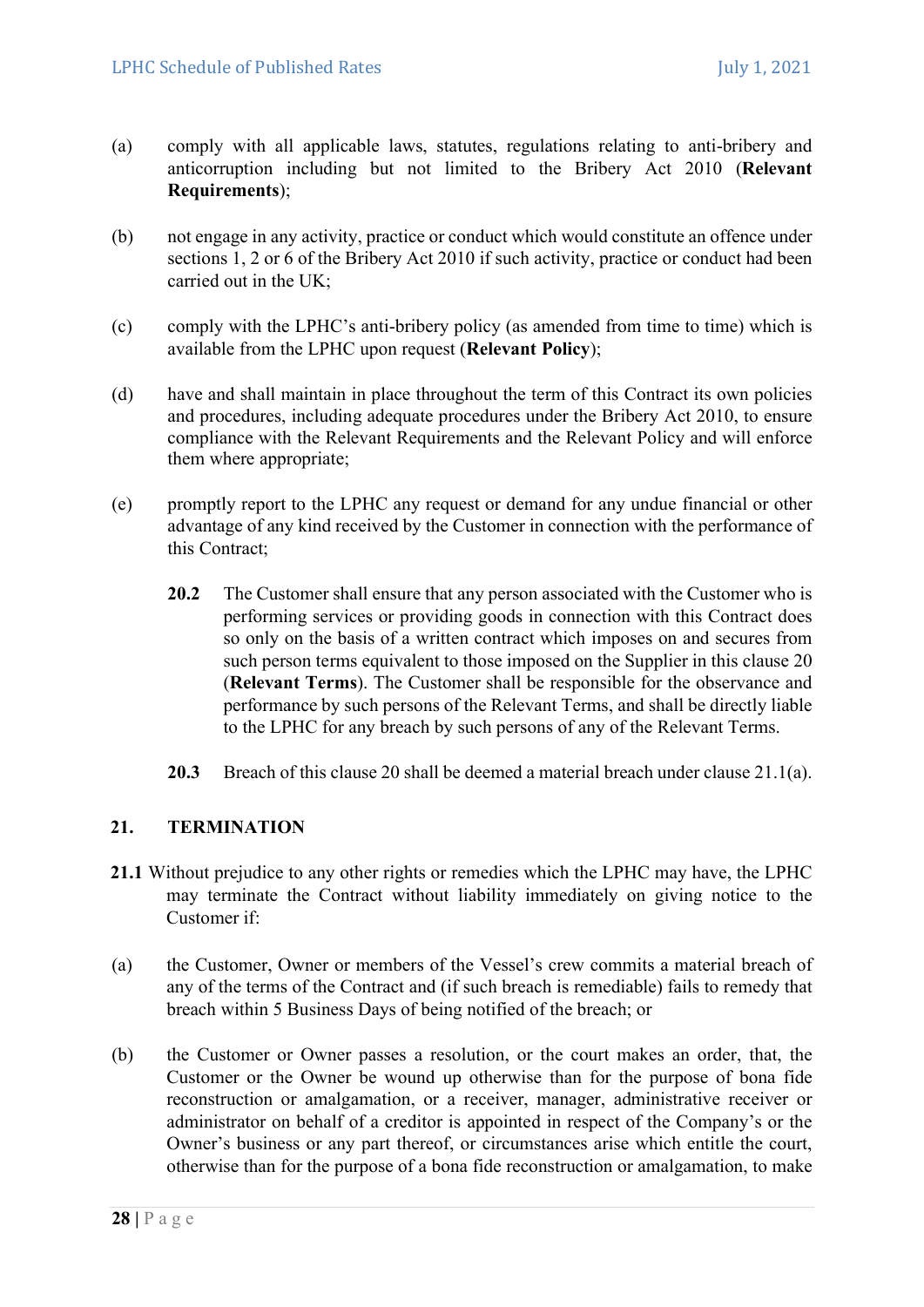a winding-up order, or any event occurs or proceeding is taken with respect to the Customer or Owner in any jurisdiction to which it is subject that has an effect equivalent or similar to any of the events mentioned in this clause 21.1(b).

- 21.2 Without limiting its other rights or remedies, the LPHC may terminate the Contract with immediate effect by giving written notice to the Customer if the Customer fails to pay any amount due under this Contract on the due date for payment.
- 21.3 Without limiting its other rights or remedies, the LPHC shall have the right to terminate the Contract by giving the Customer 14 Business Days' written notice.
- 21.4 On termination of the Contract for any reason:
- (a) the Customer shall immediately pay to the LPHC all of the LPHC's outstanding unpaid invoices and interest and, in respect of Services supplied but for which no invoice has been submitted, the LPHC shall submit an invoice, which shall be payable by the Customer immediately on receipt;
- (b) the Customer shall (or shall procure that members of the Vessel's crew) return all LPHC Property. If the Customer fails to do so, then the LPHC may enter the Customer's Vessel or vehicle (as the case may be) and take possession of them. Until they have been returned, the Customer shall be solely responsible for their safe keeping;
- (c) the Customer shall, upon the LPHC's request, immediately remove from the Harbour any Customer Property. If the Customer fails to do so, the LPHC may, at is option and at the Customer's expense: (i) remove such Customer Property from the Harbour; (ii) relocate such Customer Property within the Harbour; or (iii) dispose of such Customer Property;
- (d) the accrued rights, remedies, obligations and liabilities of the parties as at termination shall not be affected; and

clauses which expressly or by implication have effect after termination shall continue in full force and effect.

# 22. GENERAL

22.1 Force Majeure:

The LPHC shall have no liability to the Customer or Owner under the Contract if it is prevented from or delayed in performing its obligations under the Contract or from carrying on its business by acts, events, omissions or accidents beyond its reasonable control, including strikes, lock-outs or other industrial disputes (whether involving the workforce of the LPHC or any other party), failure of a utility service or transport network, act of God, war, riot, civil commotion, act of terrorism, malicious damage,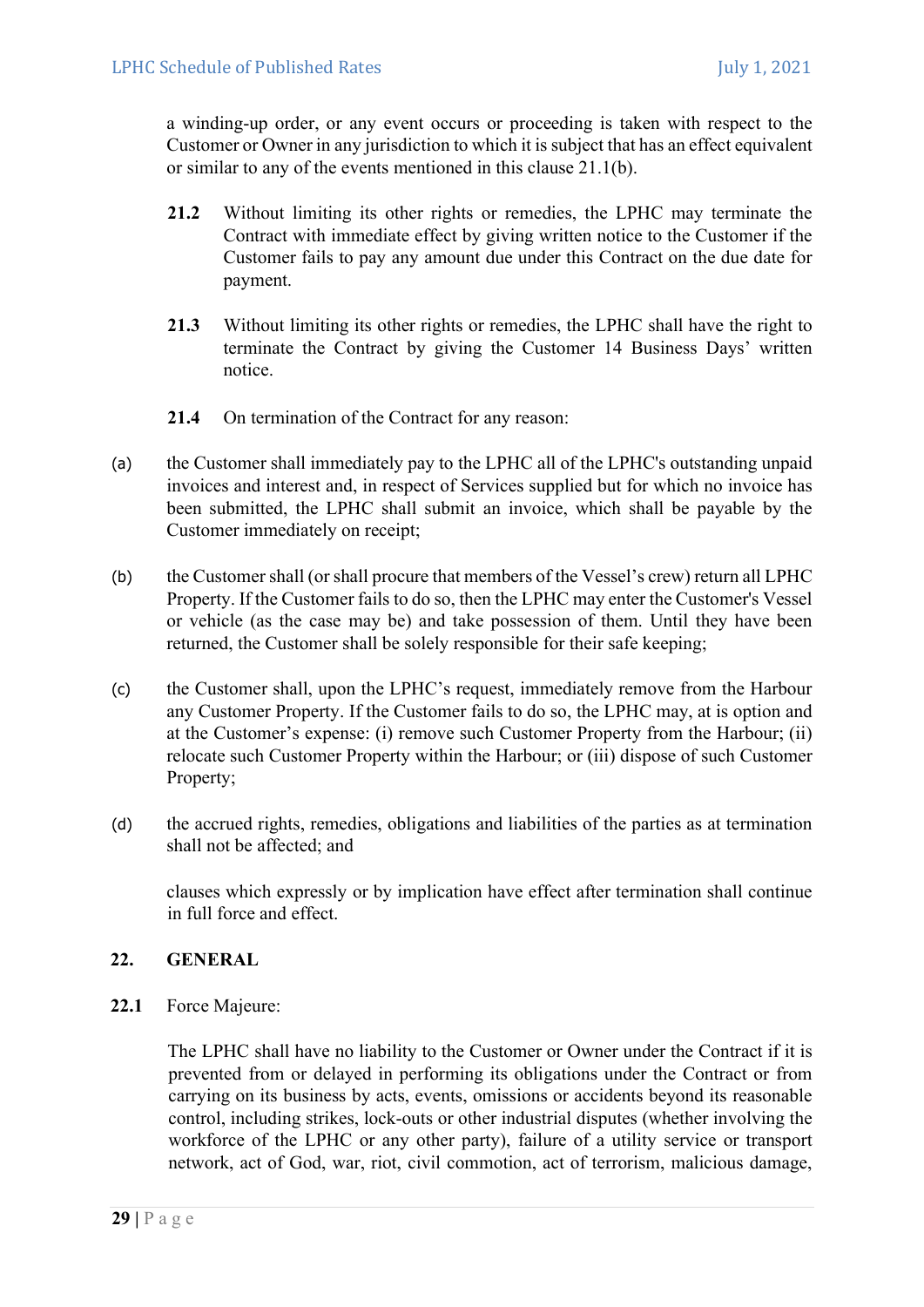compliance with any law or governmental order, rule, regulation or direction, delays in obtaining clearance for individuals, Cargo or Vessels, accident, breakdown of plant or machinery, fire, flood, storm, scarcity of labour, machinery, fuel or power, or default of suppliers or sub-contractors.

- 22.2 Assignment and subcontracting:
- (a) The LPHC may at any time assign, transfer, charge, subcontract or deal in any other manner with all or any of its rights under the Contract and may subcontract or delegate in any manner any or all of its obligations under the Contract to any third party or agent.
- (b) The Customer shall not, without the prior written consent of the LPHC, assign, transfer, charge, subcontract or deal in any other manner with all or any of its rights or obligations under the Contract.
- 22.3 Notices:
- (e) Any notice or other communication required to be given to a party under or in connection with this Contract shall be in writing and shall be delivered to the other party personally or sent by prepaid first-class post, recorded delivery or by commercial courier, at its registered office (if a company) or (in any other case) its principal place of business.
- (f) Any notice or other communication shall be deemed to have been duly received if delivered personally, when left at the address referred to above or, if sent by pre-paid first-class post or recorded delivery, at 9.00 am on the second Business Day after posting, or if delivered by commercial courier, on the date and at the time that the courier's delivery receipt is signed.
- 22.4 Waiver:
- (a) A waiver of any right under the Contract is only effective if it is in writing and shall not be deemed to be a waiver of any subsequent breach or default. No failure or delay by a party in exercising any right or remedy under the Contract or by law shall constitute a waiver of that or any other right or remedy, nor preclude or restrict its further exercise. No single or partial exercise of such right or remedy shall preclude or restrict the further exercise of that or any other right or remedy.
- (b) Unless specifically provided otherwise, rights arising under the Contract are cumulative and do not exclude rights provided by law.
- 22.5 Severance:
- (a) If a court or any other competent authority finds that any provision of the Contract (or part of any provision) is invalid, illegal or unenforceable, that provision or partprovision